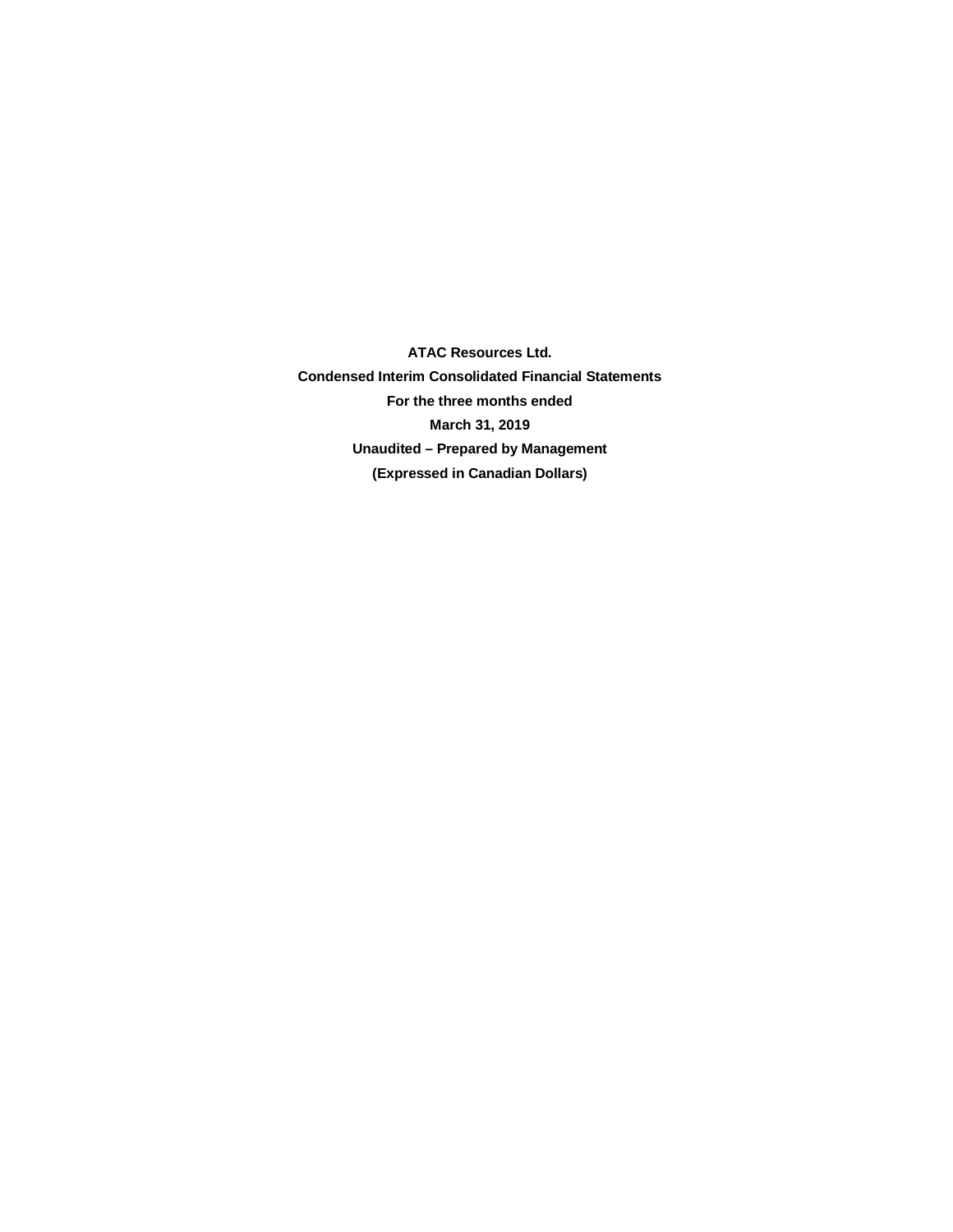ATAC Resources Ltd. #1016 – 510 West Hastings Street Vancouver, British Columbia V6B 1L8

May 16, 2019

To the Shareholders of ATAC Resources Ltd.

The attached condensed interim consolidated financial statements have been prepared by the management of ATAC Resources Ltd. and have not been reviewed by the auditor of the Company.

Yours truly,

Graham Downs Chief Executive Officer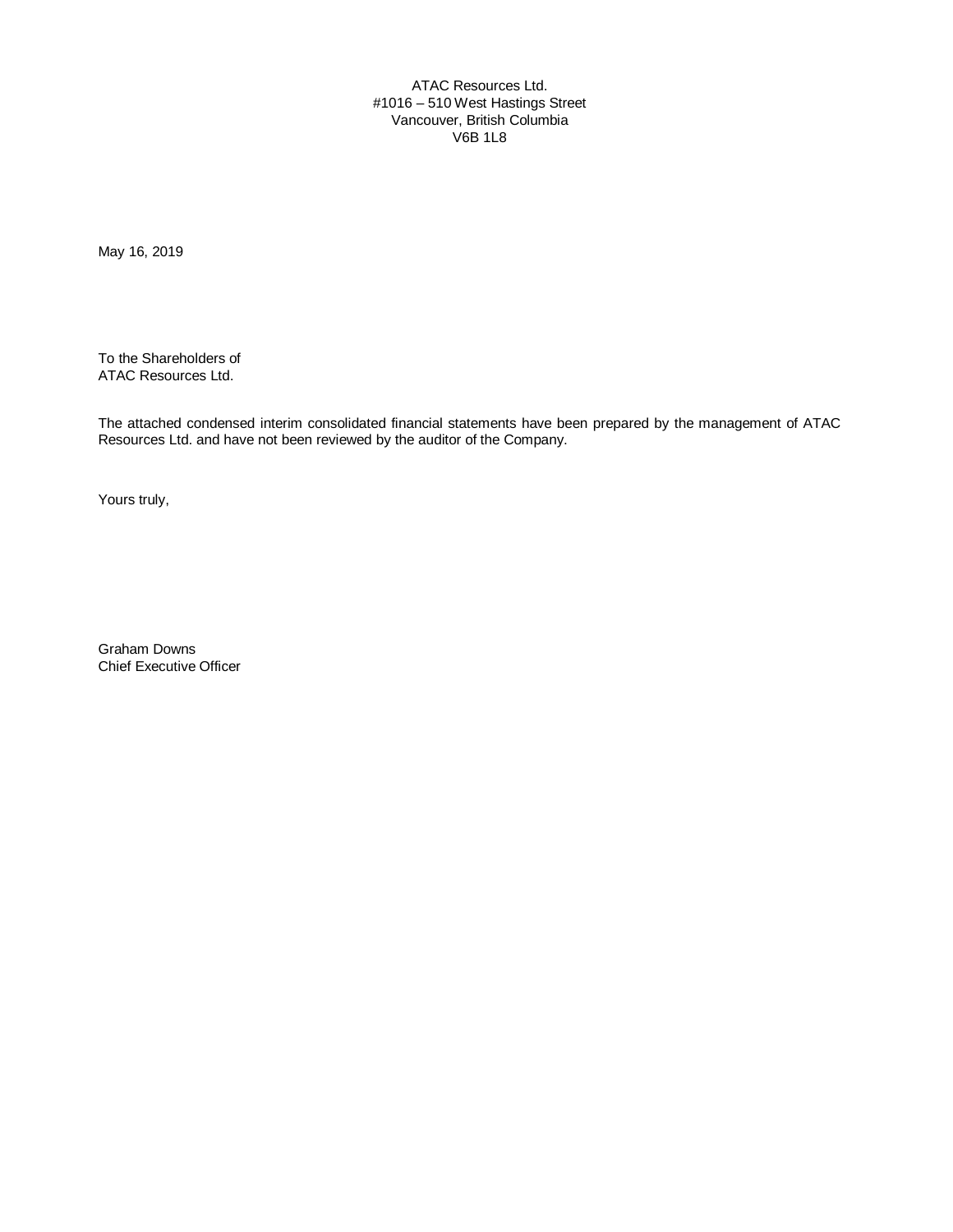### **Condensed Interim Consolidated Statements of Financial Position**

# **Unaudited – Prepared by Management**

### **As at March 31, 2019 and December 31, 2018**

|                                            |             | March 31,<br>2019 | December 31,<br>2018 |
|--------------------------------------------|-------------|-------------------|----------------------|
|                                            | <b>Note</b> | \$                | \$                   |
| <b>Assets</b>                              |             |                   |                      |
| <b>Current assets</b>                      |             |                   |                      |
| Cash and cash equivalents                  | 3           | 13,780,545        | 10,691,051           |
| Restricted cash                            | 5           |                   | 144,339              |
| Receivables and prepayments                | 4,5         | 87,045            | 438,401              |
| Marketable securities                      | 6           | 606,144           | 464,906              |
|                                            |             | 14,473,734        | 11,738,697           |
| <b>Non-current assets</b>                  |             |                   |                      |
| Prepaid exploration expenditures           |             | 39,449            | 6,813                |
| Mineral property interests                 | 8           | 112,186,886       | 111,907,084          |
| <b>Reclamation deposit</b>                 | 9           | 124,508           | 123,904              |
|                                            |             | 112,350,843       | 112,037,801          |
| <b>Total assets</b>                        |             | 126,824,577       | 123,776,498          |
|                                            |             |                   |                      |
| Liabilities and shareholders' equity       |             |                   |                      |
| <b>Current liabilities</b>                 |             |                   |                      |
| Accounts payable and accrued liabilities   |             | 167,673           | 169,529              |
| Accounts payable to related parties        | 12          | 103,567           | 364,591              |
| Flow-through premium liability             | 10,16       | 1,155,786         |                      |
| Restricted cash payable                    | 5           |                   | 144,339              |
|                                            |             | 1,427,026         | 678,459              |
| <b>Non-current liabilities</b>             |             |                   |                      |
| Deferred income tax liability              | 13          | 16,193,214        | 16,272,276           |
| <b>Total liabilities</b>                   |             | 17,620,240        | 16,950,735           |
|                                            |             |                   |                      |
| Shareholders' equity                       |             |                   |                      |
| Share capital                              | 10          | 131,029,309       | 128,654,319          |
| Contributed surplus                        | 10          | 3,550,076         | 4,260,226            |
| Deficit                                    |             | (25, 375, 048)    | (26,088,782)         |
| <b>Total shareholders' equity</b>          |             | 109,204,337       | 106,825,763          |
| Total liabilities and shareholders' equity |             | 126,824,577       | 123,776,498          |
|                                            |             |                   |                      |
| Nature of operations and going concern     | 1           |                   |                      |
| <b>Commitments</b>                         | 16          |                   |                      |
|                                            |             |                   |                      |
|                                            |             |                   |                      |

**Approved on behalf of the Board of Directors on May 16, 2019:**

*"Bruce J. Kenway"* **Director** *"Glenn R. Yeadon"* **Director**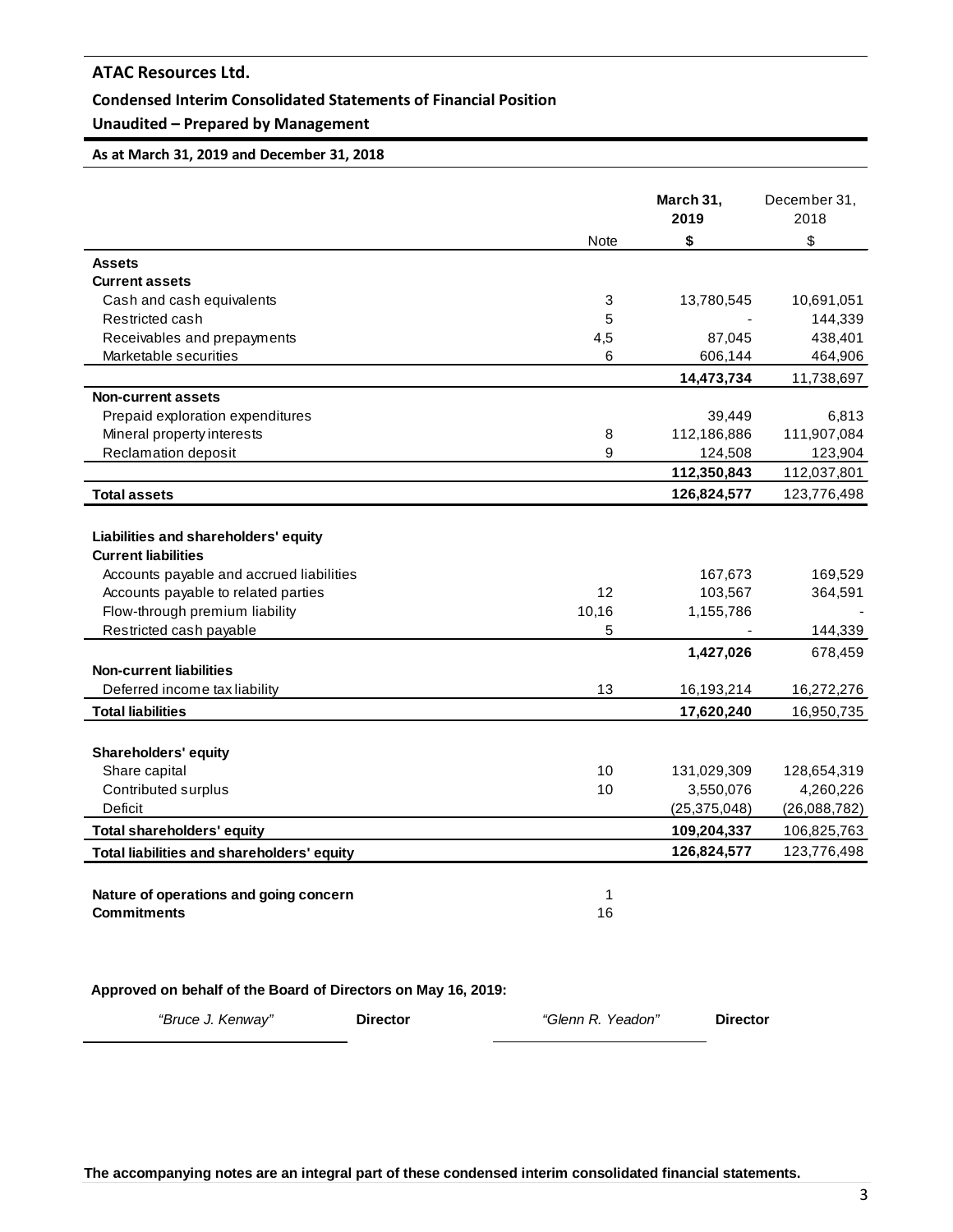# **Condensed Interim Consolidated Statements of Changes in Shareholders' Equity**

# **Unaudited – Prepared by Management**

**For the three months ended March 31, 2019 and March 31, 2018**

|                                            | <b>Number</b><br>of shares<br># | <b>Share</b><br>capital<br>\$ | <b>Contributed</b><br>surplus | <b>Deficit</b><br>\$   | <b>Total</b><br>shareholders'<br>equity<br>S |
|--------------------------------------------|---------------------------------|-------------------------------|-------------------------------|------------------------|----------------------------------------------|
|                                            |                                 |                               |                               |                        |                                              |
| January 1, 2018                            | 139,861,877                     | 124,500,676                   |                               | 5,621,596 (25,047,168) | 105,075,104                                  |
| Share-based payments                       |                                 |                               | 153,623                       |                        | 153,623                                      |
| Exercise of options                        | 50,000                          | 15,500                        |                               |                        | 15,500                                       |
| Re-allocated on exercise of options        |                                 | 9,448                         | (9, 448)                      |                        |                                              |
| Re-allocated on cancellation of options    |                                 | $\overline{\phantom{0}}$      | (2,585,224)                   | 2,585,224              |                                              |
| Loss and comprehensive loss for the period |                                 |                               |                               | (637, 844)             | (637, 844)                                   |
| March 31, 2018                             | 139,911,877                     | 124,525,624                   |                               | 3,180,547 (23,099,788) | 104,606,383                                  |
| January 1, 2019                            | 147,528,577                     | 128,654,319                   | 4,260,226                     | (26,088,782)           | 106,825,763                                  |
| Share-based payments                       |                                 |                               | 226,458                       |                        | 226,458                                      |
| Re-allocated on expiration of options      |                                 |                               | (951,808)                     | 951,808                |                                              |
| Private placement units issued             | 10,507,143                      | 3,677,500                     |                               |                        | 3,677,500                                    |
| Flow-through premium liability             |                                 | (1, 155, 786)                 |                               |                        | (1, 155, 786)                                |
| Share issue costs                          |                                 | (146, 724)                    | 15,200                        |                        | (131, 524)                                   |
| Loss and comprehensive loss for the period |                                 |                               |                               | (238, 074)             | (238, 074)                                   |
|                                            | 158,035,720                     | 131,029,309                   |                               | 3,550,076 (25,375,048) | 109,204,337                                  |
| March 31, 2019                             |                                 |                               |                               |                        |                                              |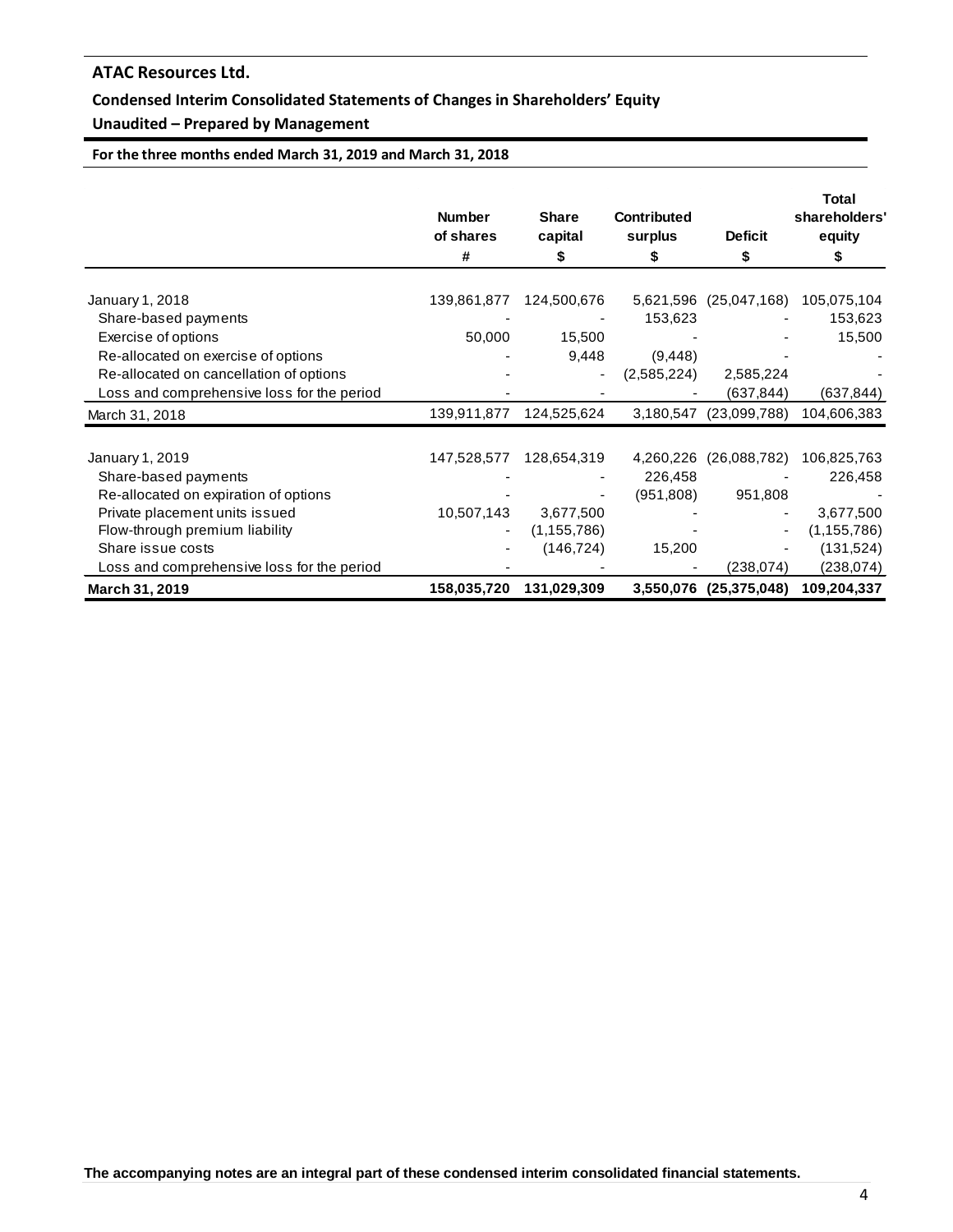# **Condensed Interim Consolidated Statements of Loss and Comprehensive Loss**

# **Unaudited – Prepared by Management**

 **For the three months ended March 31,** 

|                                                           |             | 2019        | 2018        |  |
|-----------------------------------------------------------|-------------|-------------|-------------|--|
|                                                           | <b>Note</b> | \$          | \$          |  |
|                                                           |             |             |             |  |
| <b>Expenses</b>                                           |             |             |             |  |
| Consulting fees                                           | 12          | 13,500      | 13,500      |  |
| Flow-through taxes                                        |             |             | 2,769       |  |
| General administrative expenses                           |             | 15,739      | 13,129      |  |
| Insurance                                                 |             | 10,592      | 14,578      |  |
| Investor relations and shareholder information            |             | 43,319      | 42,145      |  |
| Management, administration and corporate development fees | 12          | 14,784      | 30,122      |  |
| Office rent                                               | 12          | 10,500      | 10,500      |  |
| Professional fees                                         | 12          | 23,886      | 37,105      |  |
| Salaries and benefits                                     | 12          | 96,091      | 71,753      |  |
| Share-based payments                                      | 10,12       | 226,458     | 153,623     |  |
| Transfer agent and filing fees                            |             | 3,906       | 5,487       |  |
| Loss from operating expenses                              |             | (458, 775)  | (394, 711)  |  |
| Project management fees                                   | 5           |             | 8,865       |  |
| Interest income                                           |             | 49,047      | 38,800      |  |
| Gain (loss) on marketable securities                      | 6           | 141,238     | (301, 371)  |  |
| Loss for the period before income taxes                   |             | (268, 490)  | (648, 417)  |  |
| Deferred income tax recovery                              | 13          | 30,416      | 10,573      |  |
| Loss and comprehensive loss for the period                |             | (238, 074)  | (637, 844)  |  |
|                                                           |             |             |             |  |
| Loss per share                                            |             |             |             |  |
| Weighted average number of common shares outstanding      |             |             |             |  |
| - basic#                                                  | 11          | 148,579,291 | 139,897,988 |  |
| - diluted #                                               | 11          | 148,579,291 | 139,897,988 |  |
|                                                           |             |             |             |  |
| Basic loss per share \$                                   | 11<br>11    | (0.00)      | (0.00)      |  |
| Diluted loss per share \$                                 |             | (0.00)      | (0.00)      |  |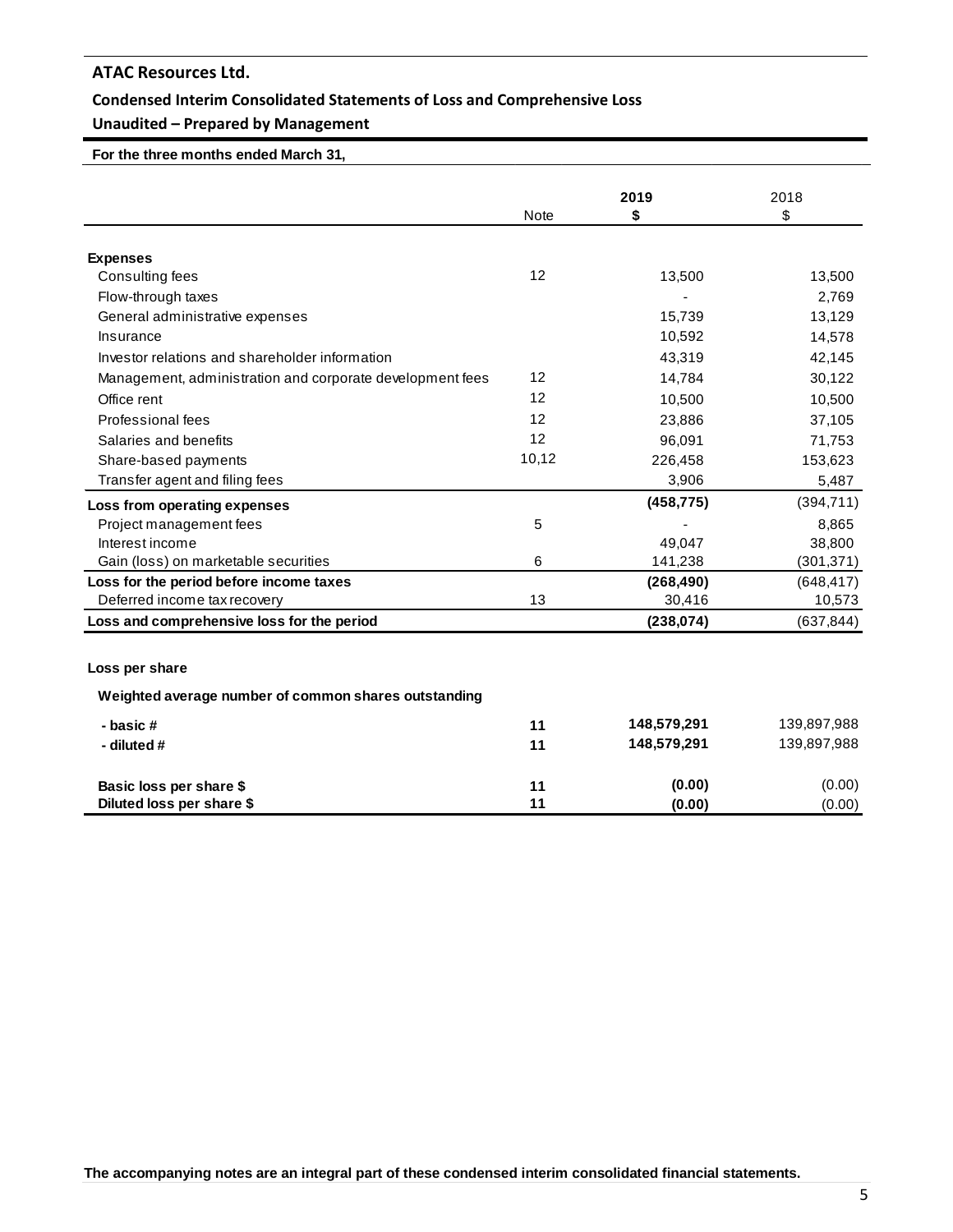### **Condensed Interim Consolidated Statements of Cash Flows**

# **Unaudited – Prepared by Management**

**For the three months ended March 31,**

|                                                  |             | 2019       |            |
|--------------------------------------------------|-------------|------------|------------|
|                                                  | <b>Note</b> | \$         | 2018<br>\$ |
|                                                  |             |            |            |
| <b>Operating activities</b>                      |             |            |            |
| Loss and comprehensive loss for the period       |             | (238, 074) | (637, 844) |
| Adjustments for:                                 |             |            |            |
| Share-based payments                             |             | 226,458    | 153,623    |
| Unrealized (gain) loss on marketable securities  |             | (141, 238) | 301,371    |
| Interest income                                  |             | (49, 047)  | (38, 800)  |
| Deferred income tax recovery                     |             | (30, 416)  | (10, 573)  |
| Net change in non-cash working capital items     | 14          | 320,093    | 31,794     |
|                                                  |             | 87,776     | (200, 429) |
| <b>Financing activities</b>                      |             |            |            |
| Issue of common shares/units for cash            |             | 3,677,500  | 15,500     |
| Share issue costs                                |             | (161, 170) |            |
|                                                  |             | 3,516,330  | 15,500     |
| <b>Investing activities</b>                      |             |            |            |
| Interest received                                |             | 49,047     | 38,800     |
| <b>Reclamation deposits</b>                      |             | (604)      | (403)      |
| Mineral property acquisition costs               |             | (56, 671)  | (51,686)   |
| Prepaid exploration expenditures                 |             | (43,252)   | (19,261)   |
| Deferred exploration and evaluation expenditures |             | (463, 132) | (238, 968) |
|                                                  |             | (514, 612) | (271, 518) |
|                                                  |             |            |            |
| Increase (decrease) in cash and cash equivalents |             | 3,089,494  | (456, 447) |
| Cash and cash equivalents, beginning of period   |             | 10,691,051 | 13,990,718 |
| Cash and cash equivalents, end of period         |             | 13,780,545 | 13,534,271 |

**Supplemental cash flow information** 14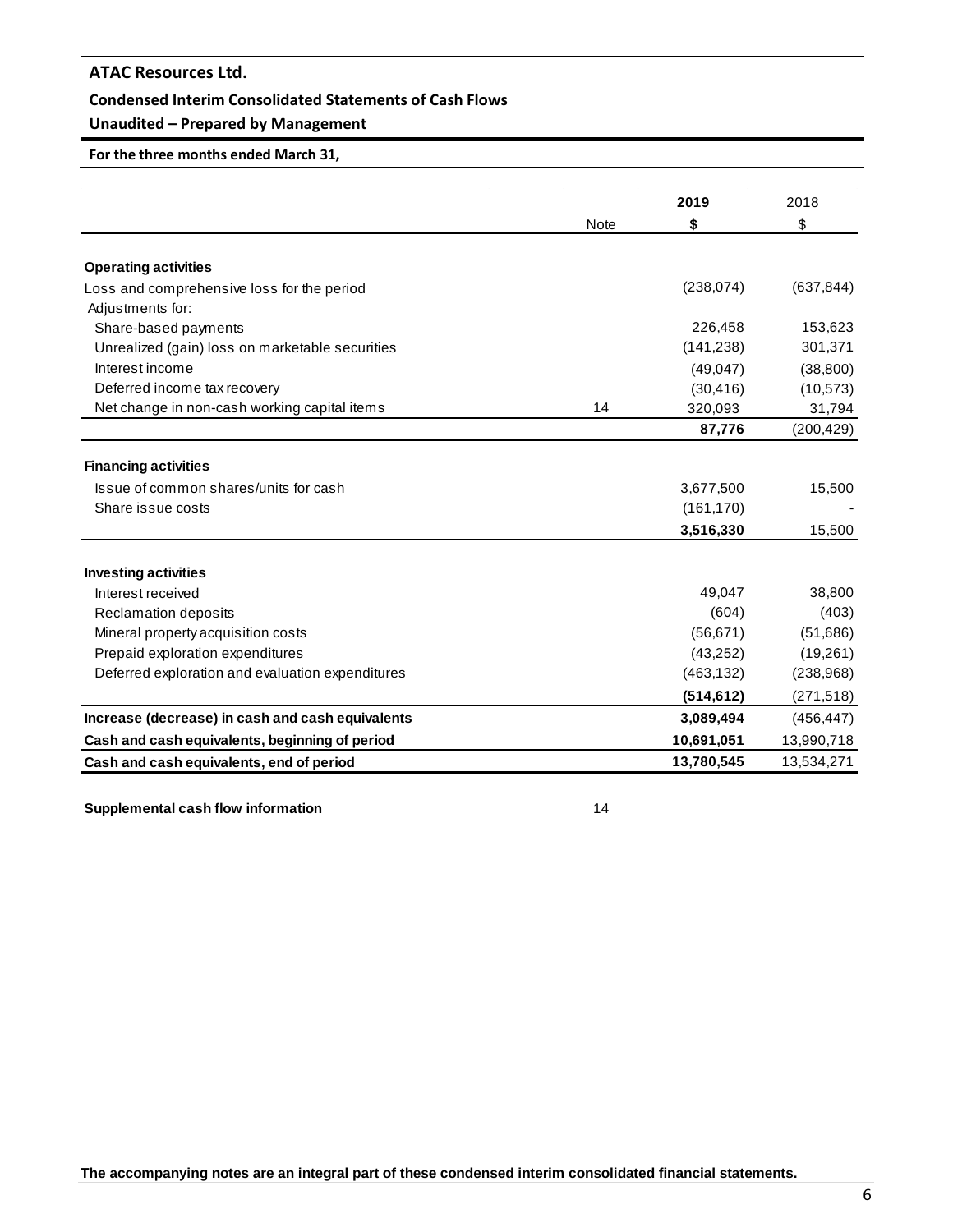# **ATAC Resources Ltd. Notes to the Condensed Interim Consolidated Financial Statements Unaudited – Prepared by Management**

**For the three months ended March 31, 2019 and March 31, 2018**

#### **1. Nature of operations and going concern**

ATAC Resources Ltd. (the "Company" or "ATAC") was incorporated under the laws of the Province of British Columbia, Canada. The Company's head office is located at 1016 - 510 West Hastings Street, Vancouver, British Columbia, Canada, V6B 1L8. Its records office is located at 1710 - 1177 West Hastings Street, Vancouver, British Columbia, Canada, V6E 2L3. Its main business activity is the acquisition, exploration and evaluation of mineral property interests located in Canada. These condensed interim consolidated financial statements (the "financial statements") of the Company as at March 31, 2019 and December 31, 2018 and for the three months ended March 31, 2019 and March 31, 2018 comprise the Company and its subsidiaries (note 7). The Company's common shares trade on the TSX Venture Exchange ("TSX-V").

The Company is in the process of exploring its mineral property interests and has not yet determined whether they contain mineral reserves that are economically recoverable. The Company's continuing operations and the underlying value and recoverability of the amounts shown for mineral property interests are entirely dependent upon the existence of economically recoverable mineral reserves, the ability of the Company to obtain the necessary financing to complete the exploration and development of the mineral property interests, obtaining the necessary permits to mine, and on future profitable production or proceeds from the disposition of the mineral property interests.

These financial statements are prepared on the basis that the Company will continue as a going concern, which assumes that the Company will be able to continue in operation for the foreseeable future and will be able to realize its assets and discharge its liabilities and commitments in the normal course of operations. As an exploration stage company, the Company does not have revenues and historically has recurring operating losses. As at March 31, 2019, the Company had working capital of \$13,046,708 (December 31, 2018 - \$11,060,238) and shareholders' equity of \$109,204,337 (December 31, 2018 - \$106,825,763). Management has assessed that this working capital is sufficient for the Company to continue as a going concern beyond one year. If the going concern assumption were not appropriate for these financial statements, it could be necessary to restate the Company's assets and liabilities on a liquidation basis.

### **2. Significant accounting policies**

#### **(a) Basis of presentation**

These financial statements have been prepared in conformity with International Accounting Standard ("IAS") 34, Interim Financial Reporting, using the same accounting policies as detailed in the Company's annual audited financial statements for the year ended December 31, 2018, and do not include all the information required for full annual financial statements in accordance with International Financial Reporting Standards ("IFRS"), as issued by the International Accounting Standards Board ("IASB") and interpretations of the International Financial Reporting Interpretations Committee ("IFRIC"). It is suggested that these financial statements be read in conjunction with the annual audited financial statements.

These financial statements have been prepared on an historical cost basis, except for financial instruments which are classified as fair value through profit or loss ("FVTPL"). In addition, these financial statements have been prepared using the accrual basis of accounting, except for cash flow information.

All amounts on the financial statements are presented in Canadian dollars which is the functional currency of the Company and its subsidiaries.

#### **(b) Significant accounting policies**

Except as set out below, the accounting policies, estimates and critical judgments, methods of computation and presentation applied in these financial statements are consistent with those of the most recent annual audited financial statements and are those the Company expects to adopt in its financial statements for the year ended December 31, 2019. Accordingly, these financial statements should be read in conjunction with the Company's most recent annual audited financial statements.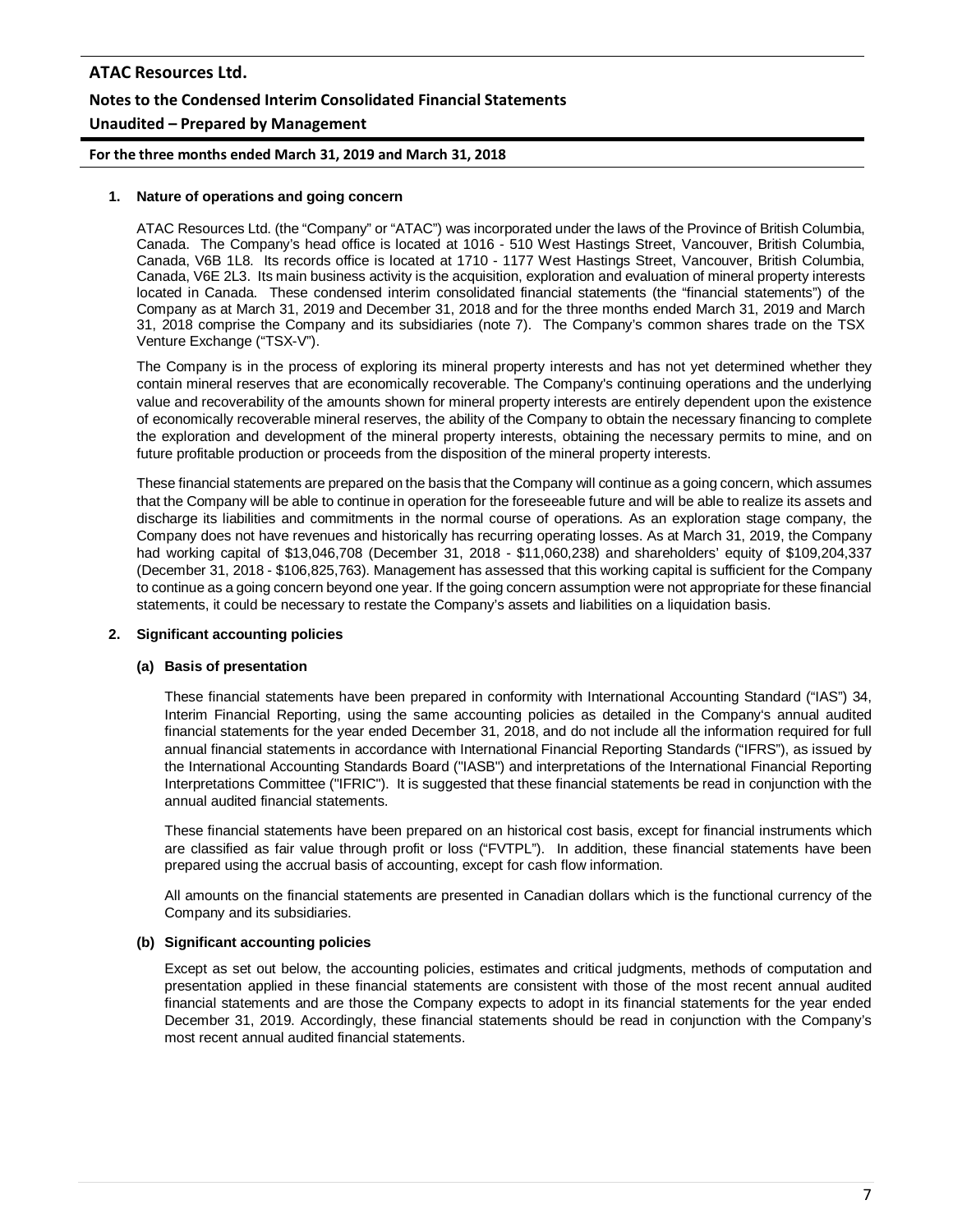## **Notes to the Condensed Interim Consolidated Financial Statements**

## **Unaudited – Prepared by Management**

### **For the three months ended March 31, 2019 and March 31, 2018**

#### **2. Significant accounting policies** (continued)

#### **(c) New accounting standards**

The Company adopted the following accounting standards that are effective for accounting periods beginning on or after January 1, 2019:

• New standard IFRS 16 - *Leases*

IFRS 16, Leases ("IFRS 16") was issued by the IASB on January 13, 2016, and replaced IAS 17, Leases. IFRS 16 eliminates the current dual accounting model for lessees, which distinguishes between on-balance sheet finance leases and off-balance sheet operating leases. Instead, IFRS 16 requires a single, onbalance sheet accounting model that is similar to current finance lease accounting. Leases become an onbalance sheet liability that attract interest, together with a new asset.

The Company does not have any leases and accordingly, there was no impact to the Company's financial statements as a result of adopting this new standard.

• New Interpretation IFRIC 23 - *Uncertainty over Income Tax Treatments*

On June 7, 2017, the IASB issued IFRIC Interpretation 23 - Uncertainty over Income Tax Treatments ("IFRIC 23"). IFRIC 23 provides guidance on the accounting for current and deferred tax liabilities and assets in circumstances in which there is uncertainty over income tax treatments.

There was no impact to the Company's financial statements as a result of adopting this new standard.

#### **3. Cash and cash equivalents**

Cash and cash equivalents consist of the following:

|                                  | March 31,  | December 31, |
|----------------------------------|------------|--------------|
|                                  | 2019       | 2018         |
|                                  |            |              |
| Bank and broker balances         | 630.090    | 296.928      |
| Cashable investment certificates | 13,150,455 | 10,394,123   |
|                                  | 13,780,545 | 10,691,051   |

### **4. Receivables and prepayments**

Receivables and prepayments consist of the following:

|                                    | March 31, | December 31. |
|------------------------------------|-----------|--------------|
|                                    | 2019      | 2018         |
|                                    | S         | S            |
| Sales tax recoverable              | 8,852     | 218,327      |
| Prepaid expenses                   | 78,193    | 75,761       |
| JVEI property receivables (note 5) | ٠         | 144,313      |
|                                    | 87,045    | 438,401      |

### **5. JVEI property receivables and restricted cash**

On April 7, 2017 (and as amended on October 3, 2018), the Company executed a joint venture earn-in agreement ("JVEI") with Barrick Gold Corporation ("Barrick") (see note 8(a)(i)). The JVEI was terminated on December 10, 2018. Under the JVEI, the Company was appointed project operator and received a management fee equal to 5% of exploration expenditures, not to exceed \$100,000 in any given year. For the year ended December 31, 2018, the Company had earned the maximum \$100,000 management fee, \$8,865 of which was earned during the three months ended March 31, 2018, which is reflected on the condensed interim consolidated statement of loss and comprehensive loss.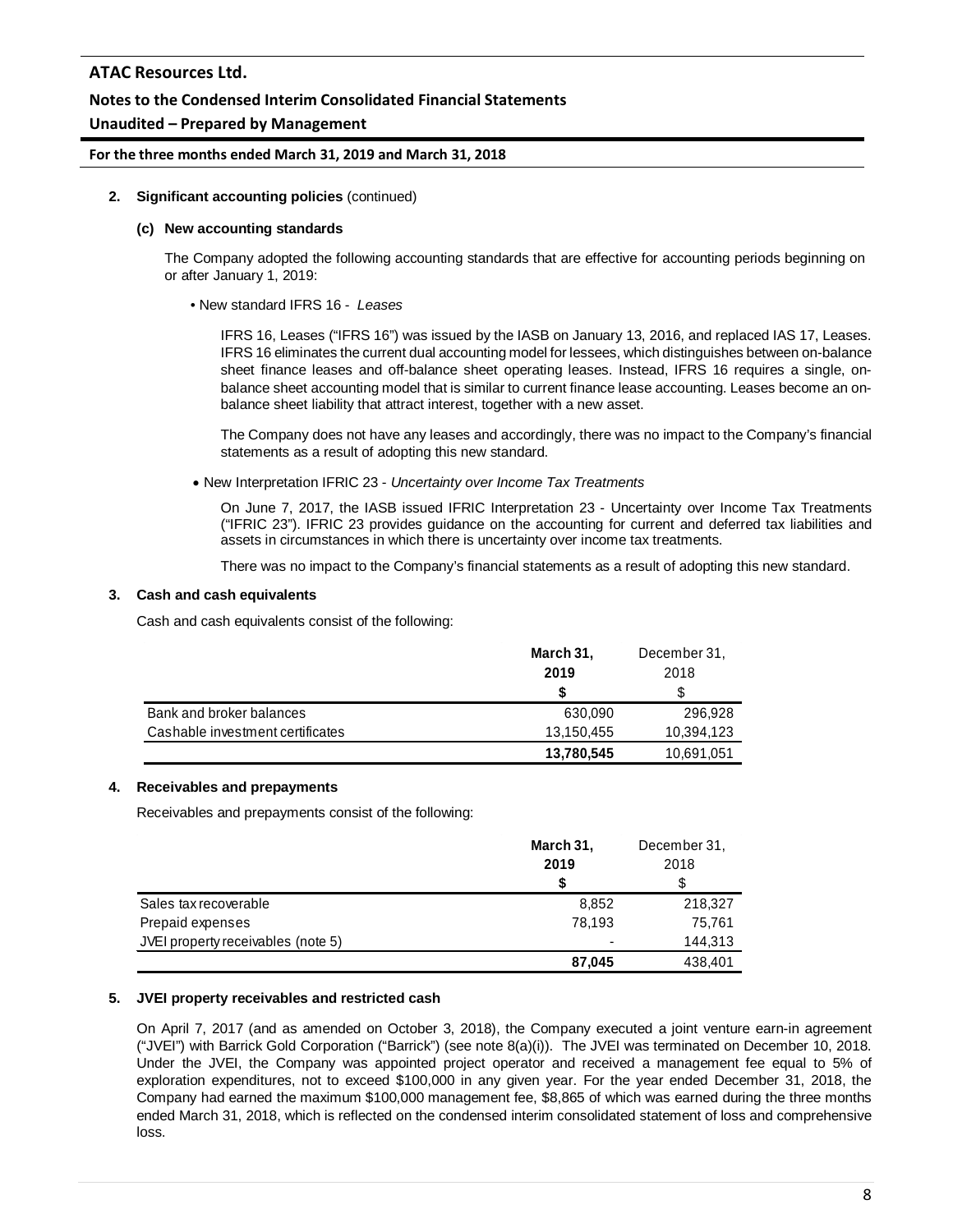# **Notes to the Condensed Interim Consolidated Financial Statements**

# **Unaudited – Prepared by Management**

### **For the three months ended March 31, 2019 and March 31, 2018**

### **5. JVEI property receivables and restricted cash** (continued)

The Company had previously maintained a JVEI bank account to receive cash advances from Barrick to pay for the exploration amounts as incurred. Barrick was considered to be a farmee with expenditures ultimately directed by Barrick. During the year ended December 31, 2017, the Company received advance exploration funds of \$4,955,552 and during the year ended December 31, 2018, an additional \$5,626,641 was received from Barrick towards the 2018 exploration program.

All funds received from Barrick, net of recoverable GST, were spent towards the \$10,000,000 guaranteed property expenditures required under the JVEI (note 8(a)(i)). As at December 31, 2018, the Company was owed \$144,313 from Barrick, which was received from the Barrick restricted cash on hand of \$144,339 during the three months ended March 31, 2019. The JVEI bank account was closed in February 2019, and there are no further amounts owing to/from Barrick in respect of the terminated JVEI.

The Barrick funds were previously recorded as restricted cash with an off-setting restricted cash payable for the same amount.

### **6. Marketable securities**

Marketable securities consist of various common shares received on the option of mineral property interests as follows:

|                                | <b>Shares with</b>  |                 |              |                             |
|--------------------------------|---------------------|-----------------|--------------|-----------------------------|
|                                | an active<br>market | <b>Warrants</b> | <b>Total</b> | <b>Total</b><br>gain (loss) |
|                                | \$                  | \$              | \$           | \$                          |
|                                |                     |                 |              |                             |
| <b>Cost</b><br>January 1, 2018 | 1,691,834           | 475,000         | 2,166,834    |                             |
| March 31, 2018                 | 1,691,834           | 475,000         | 2,166,834    |                             |
| Fair value                     |                     |                 |              |                             |
| January 1, 2018                | 788,002             | 234,816         | 1,022,818    |                             |
| Unrealized loss                | (214,309)           | (87,062)        | (301, 371)   | (301, 371)                  |
| March 31, 2018                 | 573,693             | 147,754         | 721,447      | (301, 371)                  |
| Cost                           |                     |                 |              |                             |
| January 1, 2019                | 1,691,834           | 475,000         | 2,166,834    |                             |
| March 31, 2019                 | 1,691,834           | 475,000         | 2,166,834    |                             |
| Fair value                     |                     |                 |              |                             |
| January 1, 2019                | 386,181             | 78,725          | 464,906      |                             |
| Unrealized gain                | 114,510             | 26,728          | 141,238      | 141,238                     |
| March 31, 2019                 | 500,691             | 105,453         | 606,144      | 141,238                     |

The valuation of the shares with an active market has been determined in whole by reference to the bid price of the shares on the TSX-V or Toronto Stock Exchange ("TSX") at each period end date.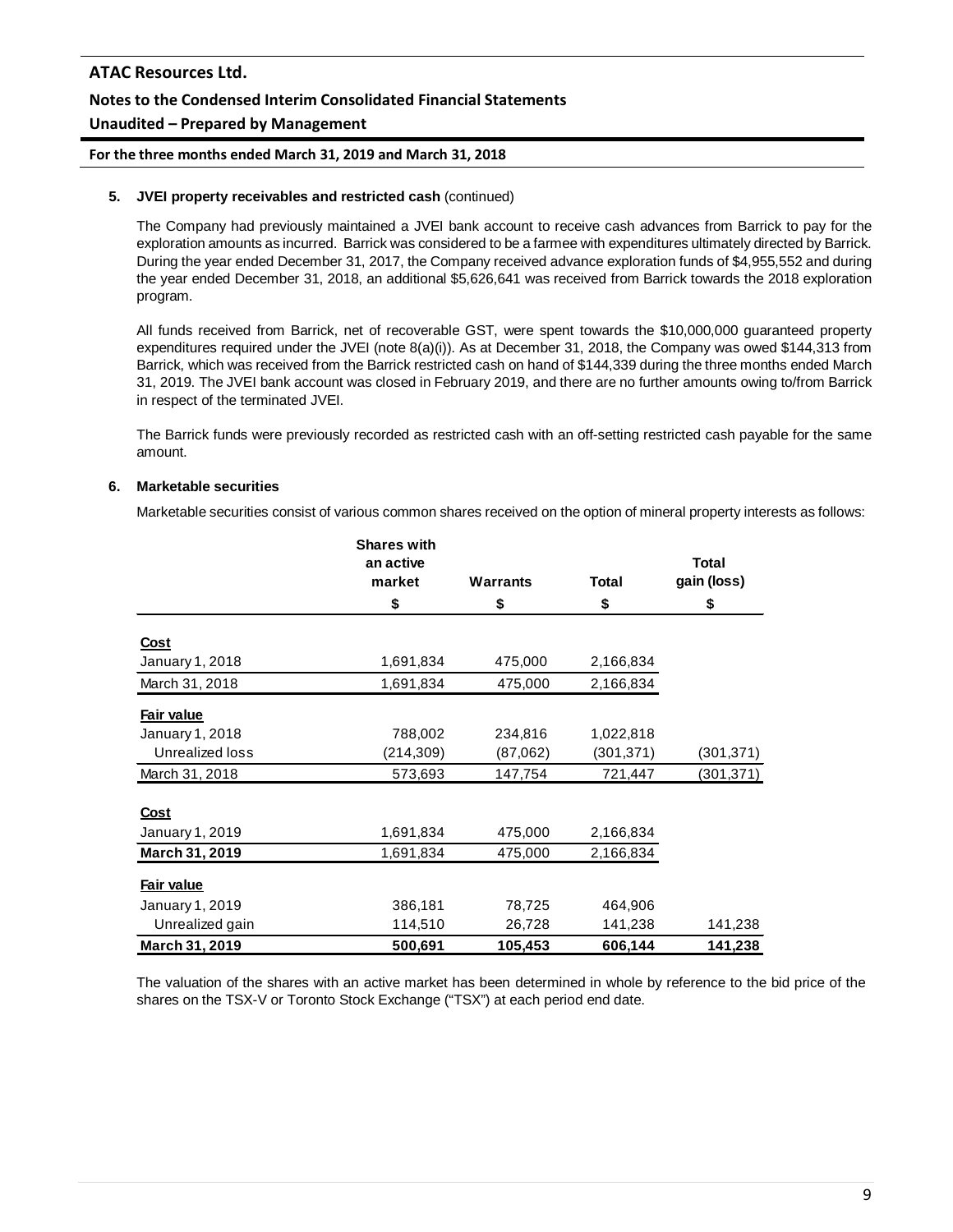# **Unaudited – Prepared by Management**

**For the three months ended March 31, 2019 and March 31, 2018**

### **7. Subsidiary information**

On July 14, 2010, two wholly-owned subsidiary companies, 0885802 B.C. Ltd. and 0885794 B.C. Ltd. were incorporated under the laws of the Province of British Columbia, Canada to facilitate the possible transfer to them of certain of the Company's mineral property interests. From incorporation to March 31, 2019, neither of the subsidiaries have had any transactions other than to issue nominal \$1 share capital to the Company.

The head offices and records offices of the subsidiaries are the same as the Company, as detailed in note 1.

#### **8. Mineral property interests**

The Company's mineral property interests consist of various exploration stage properties located in the Yukon Territory, Canada. The properties have been grouped into those which are wholly-owned and those which are royalty or other interests. Properties which are in close proximity and could be developed as a single economic unit are grouped into projects.

|                                  | <b>Wholly-</b> |             |
|----------------------------------|----------------|-------------|
|                                  | owned          | Total       |
|                                  | \$             | \$          |
| January 1, 2018                  | 104,851,142    | 104,851,142 |
| Acquisitions/staking/assessments | 51,686         | 51,686      |
| Exploration and evaluation       | 304.945        | 304,945     |
| March 31, 2018                   | 105,207,773    | 105,207,773 |
|                                  |                |             |
| January 1, 2019                  | 111,907,084    | 111,907,084 |
| Acquisitions/staking/assessments | 56,671         | 56,671      |
| Exploration and evaluation       | 223,131        | 223,131     |
| <b>March 31, 2019</b>            | 112,186,886    | 112,186,886 |

Changes in the project carrying amounts for the three months ended March 31, 2018 and March 31, 2019 are summarized as follows:

| Three months ended March 31, 2018 |                                                         |                                            |                                                       |                                               |                                            |  |
|-----------------------------------|---------------------------------------------------------|--------------------------------------------|-------------------------------------------------------|-----------------------------------------------|--------------------------------------------|--|
|                                   |                                                         | January 1,<br>2018<br>\$                   | <b>Acquisitions</b><br>/staking/<br>assessments<br>\$ | <b>Exploration</b><br>and<br>evaluation<br>\$ | March 31,<br>2018<br>\$                    |  |
| (1)                               | <b>Wholly-owned</b><br>projects<br>Rackla Gold Property |                                            |                                                       |                                               |                                            |  |
|                                   | - Osiris and Orion<br>- Rau                             | 68,420,525<br>36,048,583                   | 32,701<br>17,629                                      | 225,300<br>66,775                             | 68,678,526<br>36,132,987                   |  |
|                                   | Connaught<br><b>Idaho Creek</b><br>Panorama             | 104,469,108<br>148,300<br>19,490<br>16,110 | 50,330<br>1,356                                       | 292,075<br>5,606                              | 104,811,513<br>155,262<br>19,490<br>16,110 |  |
|                                   | Rosy<br>Total                                           | 198,134<br>104,851,142                     | 51,686                                                | 7,264<br>304,945                              | 205,398<br>105,207,773                     |  |

(1) Excludes any expenditures on the Orion project incurred by Barrick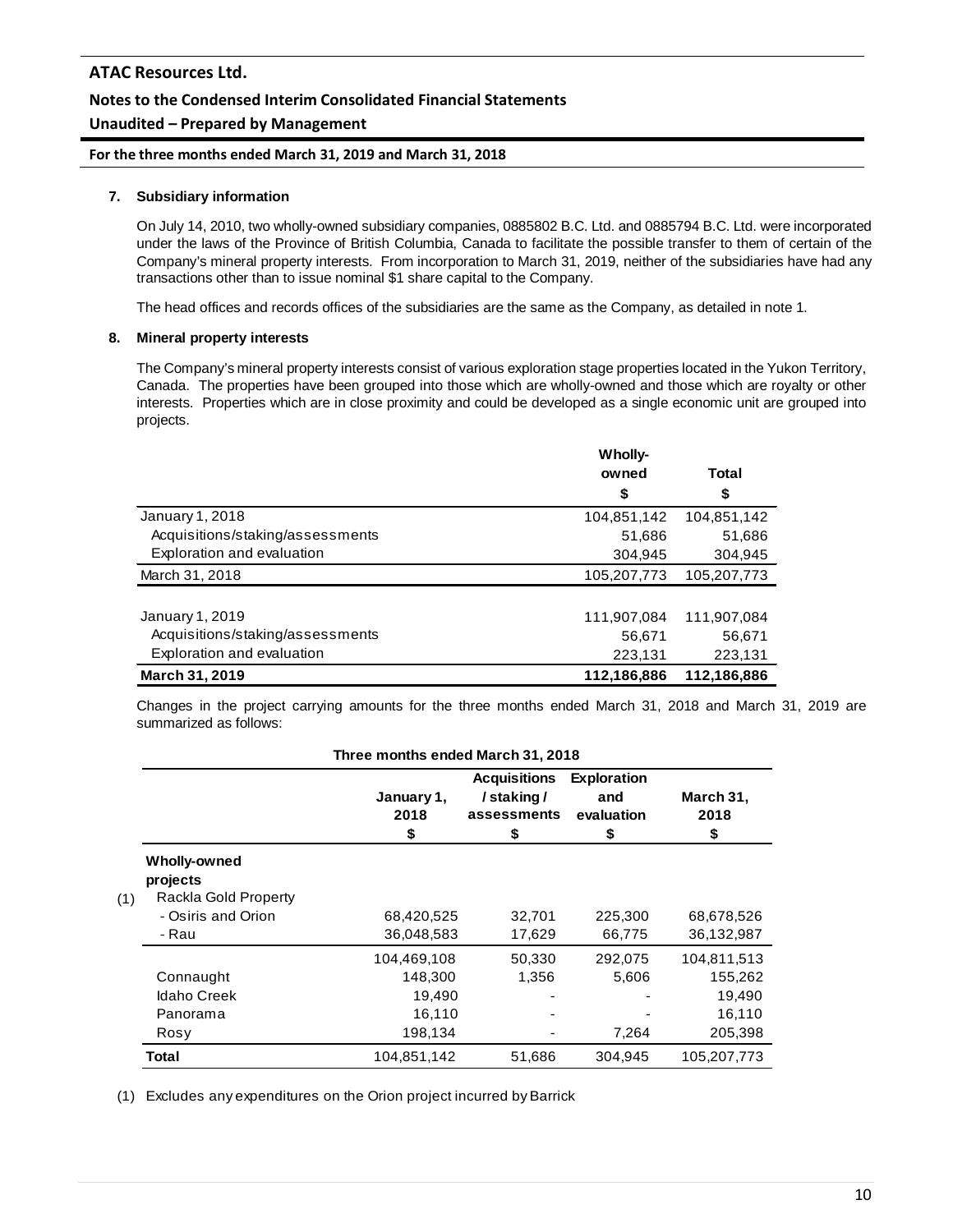# **Notes to the Condensed Interim Consolidated Financial Statements**

# **Unaudited – Prepared by Management**

**For the three months ended March 31, 2019 and March 31, 2018**

### **8. Mineral property interests** (continued)

Exploration and evaluation expenditures on the projects consisted of the following:

|                                                 | Osiris  | Rau    | Others | Total   |
|-------------------------------------------------|---------|--------|--------|---------|
| Three months ended March 31, 2018               | \$      | \$     | \$     | \$      |
|                                                 |         |        |        |         |
| Assays                                          | 8,125   | 2,458  | 403    | 10,986  |
| Field                                           | 21.462  | 4.224  | 69     | 25,755  |
| Helicopter and fixed wing                       | 625     |        |        | 625     |
| Labour                                          | 125,877 | 19.381 | 12,161 | 157,419 |
| Resource, engineering and environmental studies | 64,571  | 29.074 |        | 93,645  |
| Surveys and consulting                          | 2,757   | 11,576 |        | 14,333  |
| Travel and accommodation                        | 1,883   | 62     | 237    | 2,182   |
| Total                                           | 225,300 | 66.775 | 12.870 | 304.945 |

| Three months ended March 31, 2019 |                          |                                                       |                                               |                         |  |  |  |
|-----------------------------------|--------------------------|-------------------------------------------------------|-----------------------------------------------|-------------------------|--|--|--|
|                                   | January 1,<br>2019<br>\$ | <b>Acquisitions</b><br>/staking/<br>assessments<br>\$ | <b>Exploration</b><br>and<br>evaluation<br>\$ | March 31,<br>2019<br>\$ |  |  |  |
| <b>Wholly-owned</b>               |                          |                                                       |                                               |                         |  |  |  |
| projects                          |                          |                                                       |                                               |                         |  |  |  |
| Rackla Gold Property              |                          |                                                       |                                               |                         |  |  |  |
| - Osiris and Orion                | 74,960,121               | 39,941                                                | 115,222                                       | 75,115,284              |  |  |  |
| - Rau                             | 36,512,210               | 16,730                                                | 99,108                                        | 36,628,048              |  |  |  |
|                                   | 111,472,331              | 56,671                                                | 214,330                                       | 111,743,332             |  |  |  |
| Connaught                         | 190,130                  |                                                       | 8,801                                         | 198,931                 |  |  |  |
| <b>Idaho Creek</b>                | 19,548                   |                                                       |                                               | 19,548                  |  |  |  |
| Panorama                          | 16,110                   |                                                       |                                               | 16,110                  |  |  |  |
| Rosy                              | 208,965                  |                                                       |                                               | 208,965                 |  |  |  |
| Total                             | 111,907,084              | 56,671                                                | 223,131                                       | 112,186,886             |  |  |  |

Exploration and evaluation expenditures on the projects consisted of the following:

|                                                | Osiris                   | Rau    | <b>Others</b>            | <b>Total</b> |
|------------------------------------------------|--------------------------|--------|--------------------------|--------------|
| Three months ended March 31, 2019              | \$                       | \$     | \$                       | \$           |
|                                                |                          |        |                          |              |
| Assays                                         | 22,270                   | 1.610  | ٠                        | 23,880       |
| Field                                          | 10,645                   | 1,788  | $\overline{\phantom{a}}$ | 12,433       |
| Labour                                         | 55,875                   | 85,492 | 8,801                    | 150,168      |
| Resource, engineering and enviromental studies | $\overline{\phantom{0}}$ | 1,443  | ٠                        | 1,443        |
| Surveys and consulting                         | 24,285                   | 7,877  | ٠                        | 32,162       |
| Travel and accommodation                       | 2,147                    | 898    | -                        | 3,045        |
| Total                                          | 115.222                  | 99,108 | 8,801                    | 223,131      |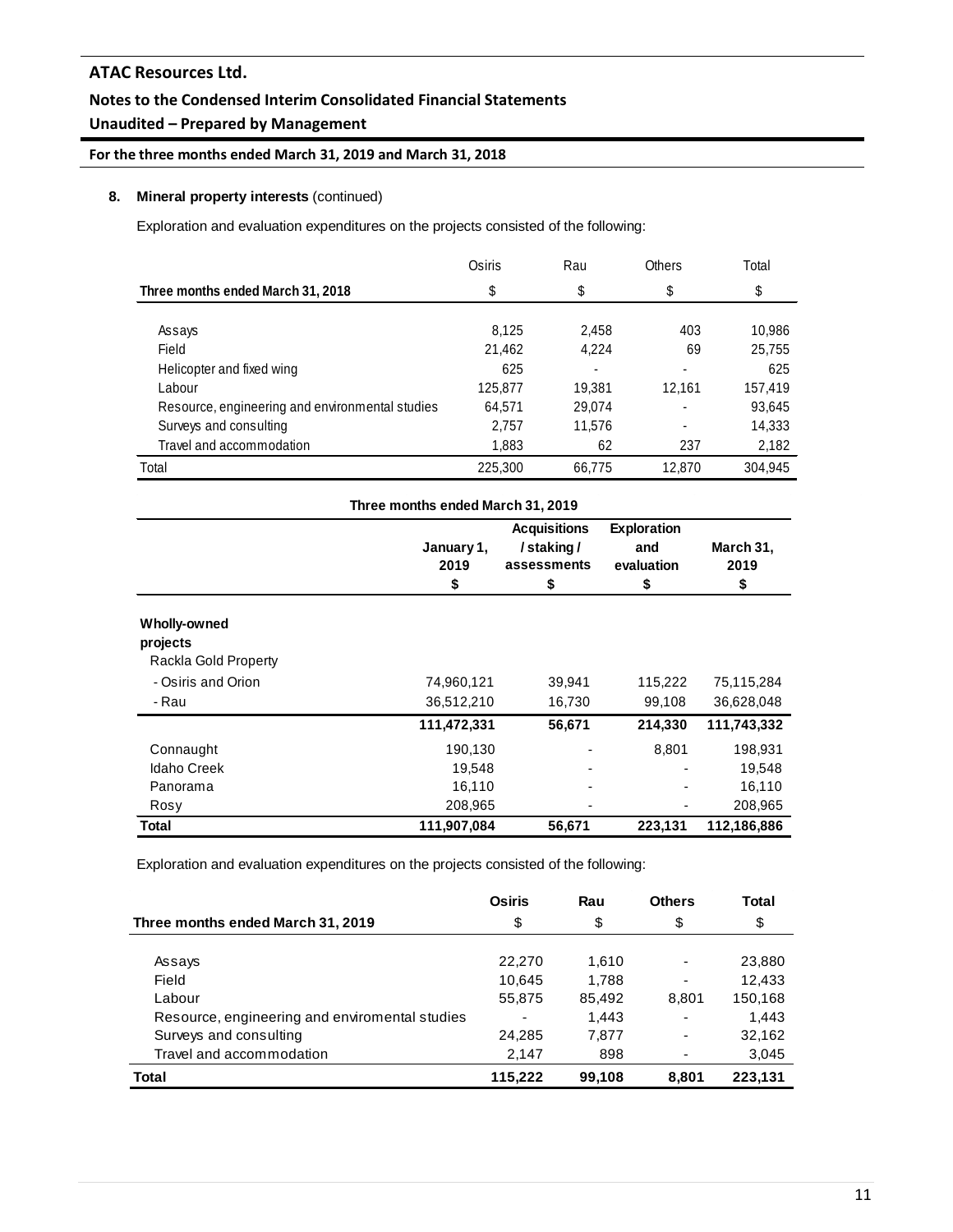# **Unaudited – Prepared by Management**

#### **For the three months ended March 31, 2019 and March 31, 2018**

#### **8. Mineral property interests** (continued)

#### **(a) Wholly-owned projects**

The Company's wholly owned projects are comprised of the rights to explore various mineral claims located in the Yukon Territory, which are at various stages of exploration. They are not subject to any option or sale agreements, except as noted below.

### **(i) Rackla Gold property**

The Rackla Gold property consists of a 100% interest in the various mineral properties located in the Mayo Mining District, Yukon Territory. Cash and common shares totaling \$165,600 have been received under previous Rackla Gold property option agreements.

The Rackla Gold property has been divided into three separate projects, being the Rau project, which hosts the Tiger Gold deposit, and the Osiris and Orion projects, which were previously described as the Nadaleen property.

The Osiris project hosts Carlin-type gold mineralization and continues to be explored by the Company.

The Orion project was previously subject to a JVEI with Barrick (note 5). Under the JVEI, Barrick had the right to acquire a 70% interest in the Company's Orion project, which forms the central part of the Company's Rackla Gold Property, for an aggregate of \$55,000,000 in exploration expenditures.

For a 60% interest, the following exploration expenditures were required:

- \$10,000,000 on or before December 31, 2019 (guaranteed amount);
- \$10,000,000 on or before December 31, 2020; and
- \$15,000,000 on or before December 31, 2021

As at December 31, 2018, Barrick had incurred the full \$10,000,000 of the guaranteed amount, exclusive of recoverable GST. Barrick opted to terminate the JVEI on December 10, 2018 and does not retain any interest in the project.

### **(ii) Connaught project**

The Connaught project consists of a 100% interest in the CN, NC, OM and TN mineral claims located in the Dawson Mining District, Yukon Territory.

Cash and common shares totaling \$252,500 were received in 2009 for a 50% sale of the project, which was repurchased in 2012 by issuing common shares having a value of \$182,250.

The TN claims were acquired in August 2018 through the issuance of 60,000 common shares with a fair value of \$30,000. The vendor retains a 1% NSR on the claims.

#### **(iii) Idaho Creek project**

The Idaho Creek project consists of a 100% interest in the Idaho mineral claims located in the Whitehorse Mining District, Yukon Territory.

Cash and common shares totaling \$269,413 have been received under previous option agreements.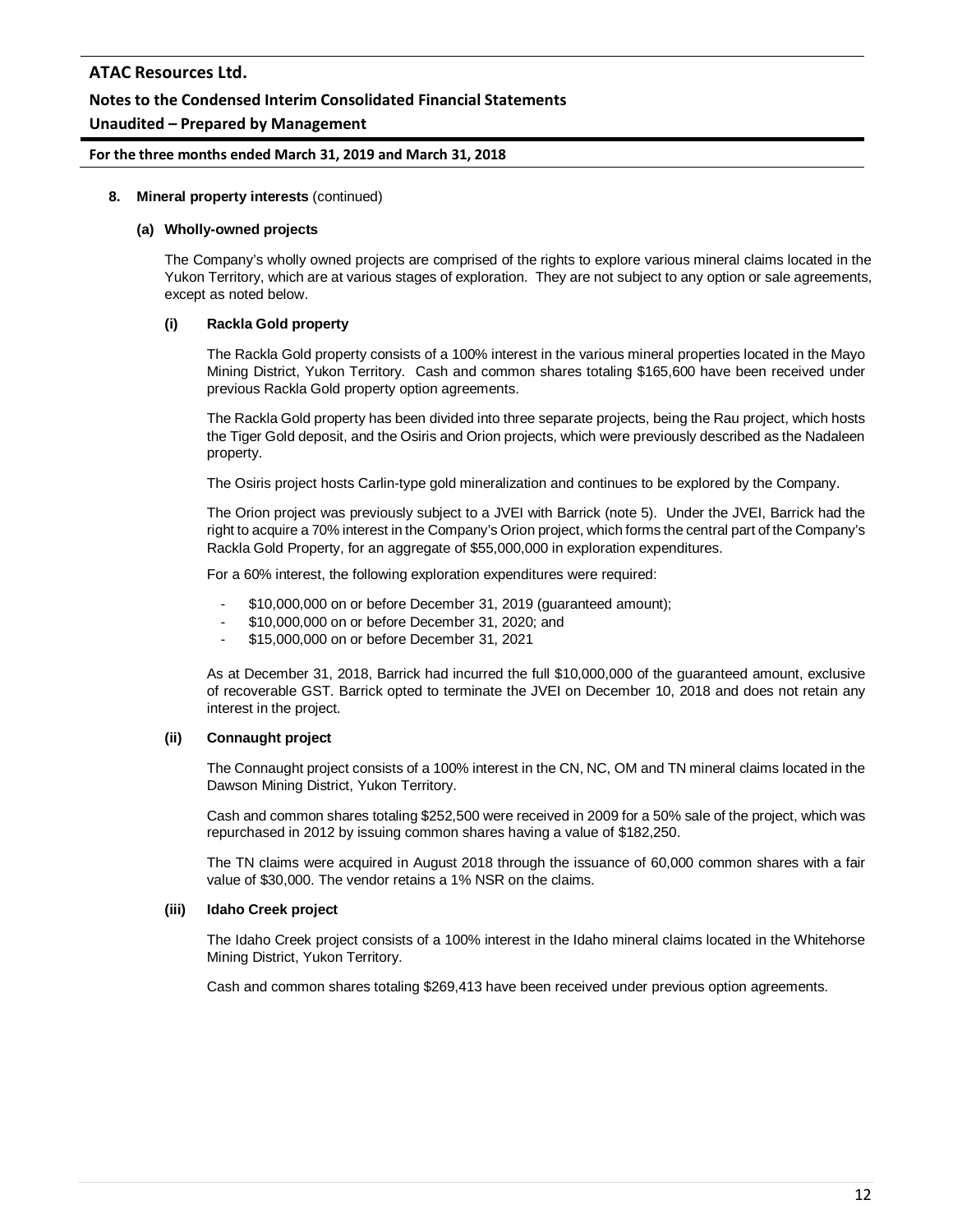# **Notes to the Condensed Interim Consolidated Financial Statements**

# **Unaudited – Prepared by Management**

#### **For the three months ended March 31, 2019 and March 31, 2018**

#### **8. Mineral property interests** (continued)

#### **(a) Wholly-owned projects** (continued)

#### **(iv) Panorama project**

The Panorama project consists of a 100% interest in the Aussie mineral claims located in the Dawson Mining District, Yukon Territory. Cash and common shares totaling \$328,400 have been received under previous option agreements. The claims are subject to a 3% NSR on all commercial production from the claims.

The claims have been subsequently returned to the original owners and all accumulated costs written-off.

#### **(v) Rosy project**

The Rosy project consists of a 100% interest in the Rosy and Sam mineral claims located in the Whitehorse Mining District, Yukon Territory.

Cash and common shares totaling \$167,000 have been received under previous option agreements.

#### **(b) Other interests**

#### **Royalty interests**

The Company has a 1% NSR on the Golden Revenue, Nitro, Seymour and Dawson Gold properties located in the Dawson and Whitehorse Mining Districts, Yukon Territory.

#### **9. Reclamation deposit**

The reclamation deposit is comprised of a cashable guaranteed investment certificate with a one-year term. It is pledged to the Yukon Government to ensure specified properties are properly restored after exploration. Management has determined that the Company has no material reclamation work related to the properties requiring the deposit.

### **10. Share capital**

The authorized share capital of the Company consists of unlimited common shares without par value, and unlimited Class "A" preferred shares with a par value of \$1.00 each. All issued shares are fully paid.

#### **Transactions for the issue of share capital during the three months ended March 31, 2019:**

**(a)** On March 22, 2019, the Company completed a flow-through private placement consisting of the issue of 10,507,143 flow-through units at a price of \$0.35 each for gross proceeds of \$3,677,500. Each unit consists of one flow-through common share and one-half of a share purchase warrant, with each whole warrant being exercisable into a non-flow-through common share at an exercise price of \$0.425 until March 22, 2021.

The flow-through share units were issued at a premium to the trading value of the Company's common shares, which is a reflection of the value of the income tax write-offs that the Company will renounce to the flow-through shareholders. The premium was determined to be \$1,155,786 and has been recorded as a reduction of share capital. An equivalent flow-through share premium liability has been recorded, which will be reversed pro-rata as the required exploration expenditures are incurred (see note 16). No value was allocated to the warrant component of the unit.

Finders' fees totaling \$149,108 were incurred in respect of the placement, including the issue of 382,500 finders' warrants having a fair value of \$15,200. Legal and filing fees amounted to \$46,262 and have been recorded as a share issue cost and deducted from share capital net of deferred income tax benefits of \$48,646.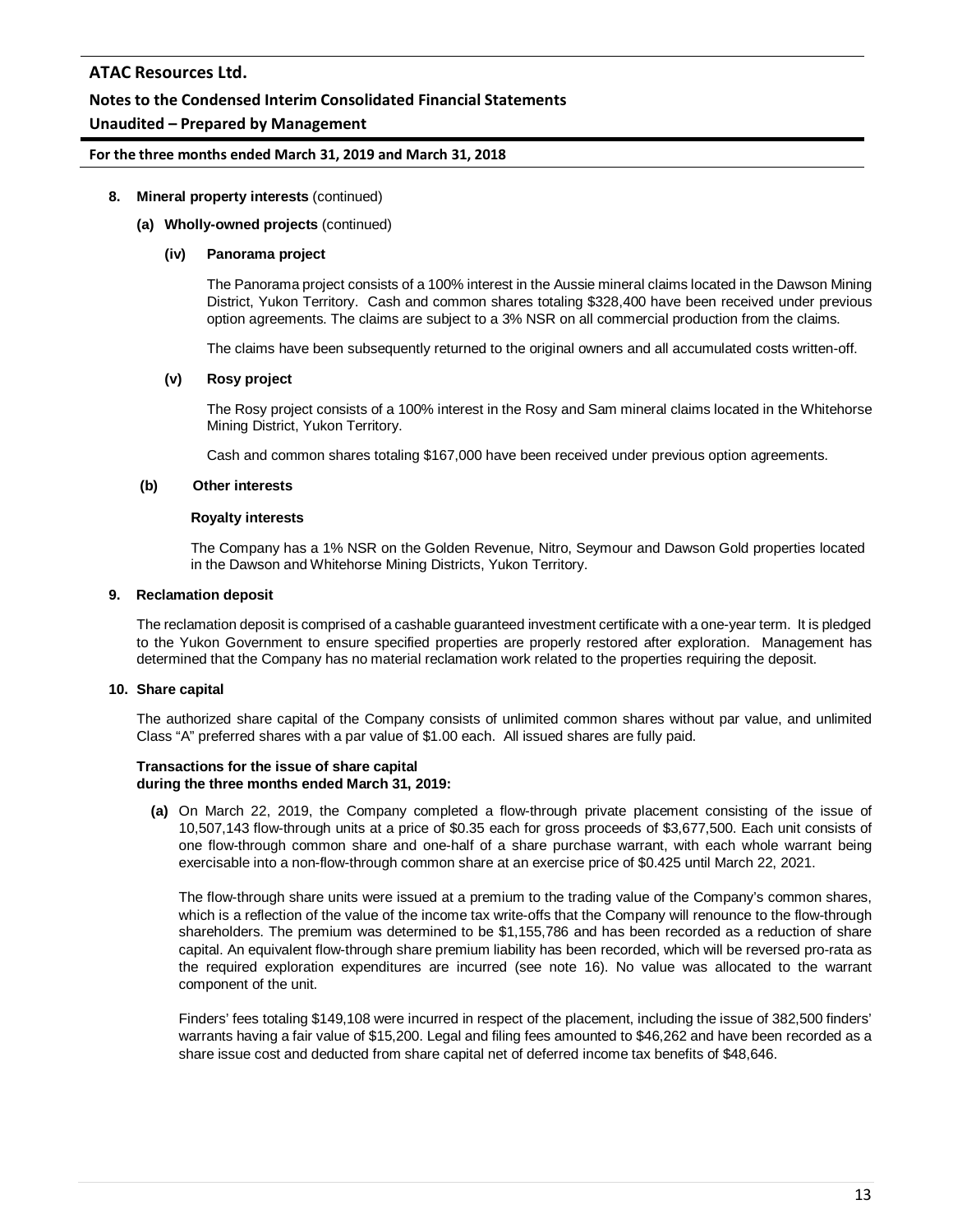## **Unaudited – Prepared by Management**

**For the three months ended March 31, 2019 and March 31, 2018**

#### **10. Share capital** (continued)

**Transactions for the issue of share capital during the three months ended March 31, 2018:**

**(b)** The Company issued 50,000 common shares on the exercise of options for proceeds of \$15,500. In addition, \$9,448 representing the fair value of the options on initial vesting as re-allocated from contributed surplus to share capital.

#### **Common share rights**

The Company has a "Rights Plan" under which one right is issued for each issued and outstanding common share of the Company. Each right entitles the holder to purchase from the Company one common share at a price equal to onehalf the market price for each common share of the Company, subject to certain anti-dilutive adjustments. The rights are exercisable only if the Company receives an unacceptable take-over bid as defined in the Rights Plan. The current Rights Plan was replaced with a new Rights Plan at the May 2017 annual shareholders' meeting and will remain in effect until the annual shareholders' meeting in 2020. As at March 31, 2019, there were 158,035,720 rights outstanding (December 31, 2018 – 147,528,577).

#### **Stock options**

The Company has an incentive stock option plan (the "Plan"), under which the maximum number of stock options issued cannot exceed 10% of the Company's currently issued and outstanding common shares. The exercise period for any options granted under the Plan cannot exceed ten years. The exercise price of options granted under the Plan cannot be less than the "discounted market price" of the common shares (defined as the last closing market price of the Company's common shares immediately preceding the issuance of a news release announcing the granting of the options, less a discount of from 15% to 25%), unless otherwise agreed to by the Company and accepted by the TSX-V.

A participant who is not a consultant conducting investor relations activities, who is granted an option under the plan with exercise prices at or above "Market Price" will have their options vest immediately, unless otherwise determined by the Board of Directors. A participant who is granted an option under the plan with exercise prices below "Market Price" will become vested with the right to exercise one-sixth of the option upon conclusion of every three months subsequent to the grant date. A participant who is a consultant conducting investor relations activities who is granted options under the plan will become vested with the right to exercise one-quarter of the options upon conclusion of every three months subsequent to the grant date.

A summary of the status of the Company's stock options as at March 31, 2019 and December 31, 2018 and changes during the period/year then ended is as follows:

|                                               | Period ended<br>March 31, 2019 |                                    | Year ended<br>December 31, 2018 |                                    |
|-----------------------------------------------|--------------------------------|------------------------------------|---------------------------------|------------------------------------|
|                                               | Options                        | Weighted average<br>exercise price | Options                         | Weighted average<br>exercise price |
|                                               | #                              | \$                                 | #                               | \$                                 |
| Options outstanding, beginning of period/year | 12,050,000                     | 0.57                               | 11,170,000                      | 0.79                               |
| Granted                                       | 2,680,000                      | 0.30                               | 3,415,000                       | 0.55                               |
| Exercised                                     |                                |                                    | (50,000)                        | 0.31                               |
| Expired/cancelled                             | (1,905,000)                    | 0.75                               | (2,485,000)                     | 1.51                               |
| Options outstanding, end of period/year       | 12,825,000                     | 0.49                               | 12.050.000                      | 0.57                               |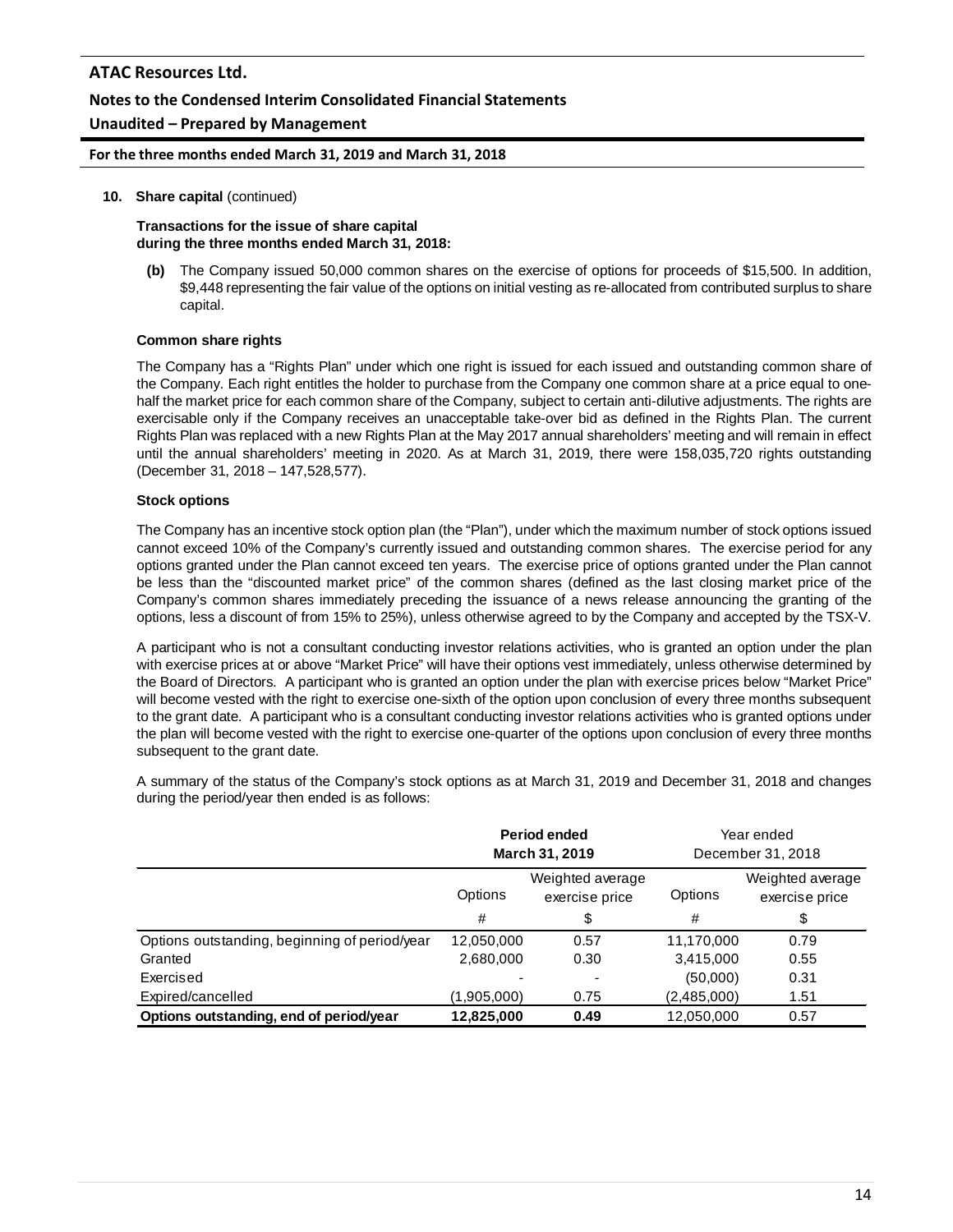# **Notes to the Condensed Interim Consolidated Financial Statements Unaudited – Prepared by Management**

**For the three months ended March 31, 2019 and March 31, 2018**

### **10. Share capital** (continued)

**Stock options** (continued)

As at March 31, 2019, the Company has stock options outstanding and exercisable as follows:

| Options<br>outstanding<br># | Options<br>exercisable<br># | Exercise<br>price<br>\$ | Expiry date      |
|-----------------------------|-----------------------------|-------------------------|------------------|
| 1,550,000                   | 1,550,000                   | 0.75                    | January 23, 2020 |
| 1,990,000                   | 1,990,000                   | 0.31                    | January 21, 2021 |
| 250,000                     | 250,000                     | 0.76                    | June 7, 2021     |
| 2,940,000                   | 2,940,000                   | 0.55                    | May 26, 2022     |
| 3,165,000                   | 3,165,000                   | 0.55                    | February 1, 2023 |
| 250,000                     | 250,000                     | 0.53                    | March 1, 2023    |
| 2,680,000                   |                             | 0.30                    | February 4, 2024 |
| 12,825,000                  | 10,145,000                  |                         |                  |

The following table summarizes information about the stock options outstanding at March 31, 2019:

| Range of      |            |                | Weighted average Weighted average |
|---------------|------------|----------------|-----------------------------------|
| prices        | Options    | remaining life | exercise price                    |
| \$            | #          | (years)        |                                   |
| $0.30 - 0.31$ | 4,670,000  | 3.56           | 0.30                              |
| $0.53 - 0.55$ | 6,355,000  | 3.53           | 0.55                              |
| $0.75 - 0.76$ | 1,800,000  | 1.01           | 0.75                              |
|               | 12,825,000 | 3.19           | 0.49                              |

During the three months ended March 31, 2019, 2,680,000 stock options (2018 – 3,415,000) were granted to Officers, Directors, related company employees and consultants. The Company has recorded the fair value of all options granted using the Black-Scholes option pricing model. Share-based payment costs were calculated using the following weighted average assumptions: expected life of options - five years (2018 – five years), stock price volatility – 71.98% (2018 – 78.61%), no dividend yield (2018 – none), and a risk-free interest rate yield – 1.84% (2018 – 2.12%). The fair value is particularly impacted by the Company's stock price volatility, determined using data from the previous five years.

Using the above assumptions, the fair value weighted average of options granted during the three months ended March 31, 2019, was \$0.18 per option (2018 – \$0.34), for a total of \$480,948 (2018 - \$1,146,541). The total share-based payment expense for the three months ended March 31, 2019 was \$226,458 (2018 - \$153,623), which is presented as an operating expense, and includes only options that vested during the periods.

During the three months ended March 31, 2019, 1,905,000 options (2018 – 1,830,000), expired unexercised. As a result, the original share-based payments expense of \$951,808 (2018 – \$2,427,036) was reversed from contributed surplus and credited to deficit.

During the three months ended March 31, 2019, no stock options (2018 – 335,000), were cancelled. As a result, the original share-based payments expense of \$nil (2018 - \$158,188) has been reversed from contributed surplus and credited to deficit.

#### **Warrants**

As an incentive to complete private placements the Company may issue units which include common shares and common share purchase warrants. Using the residual value method, the Company determines whether a value should be allocated to the warrants attached to the units sold in completed private placements.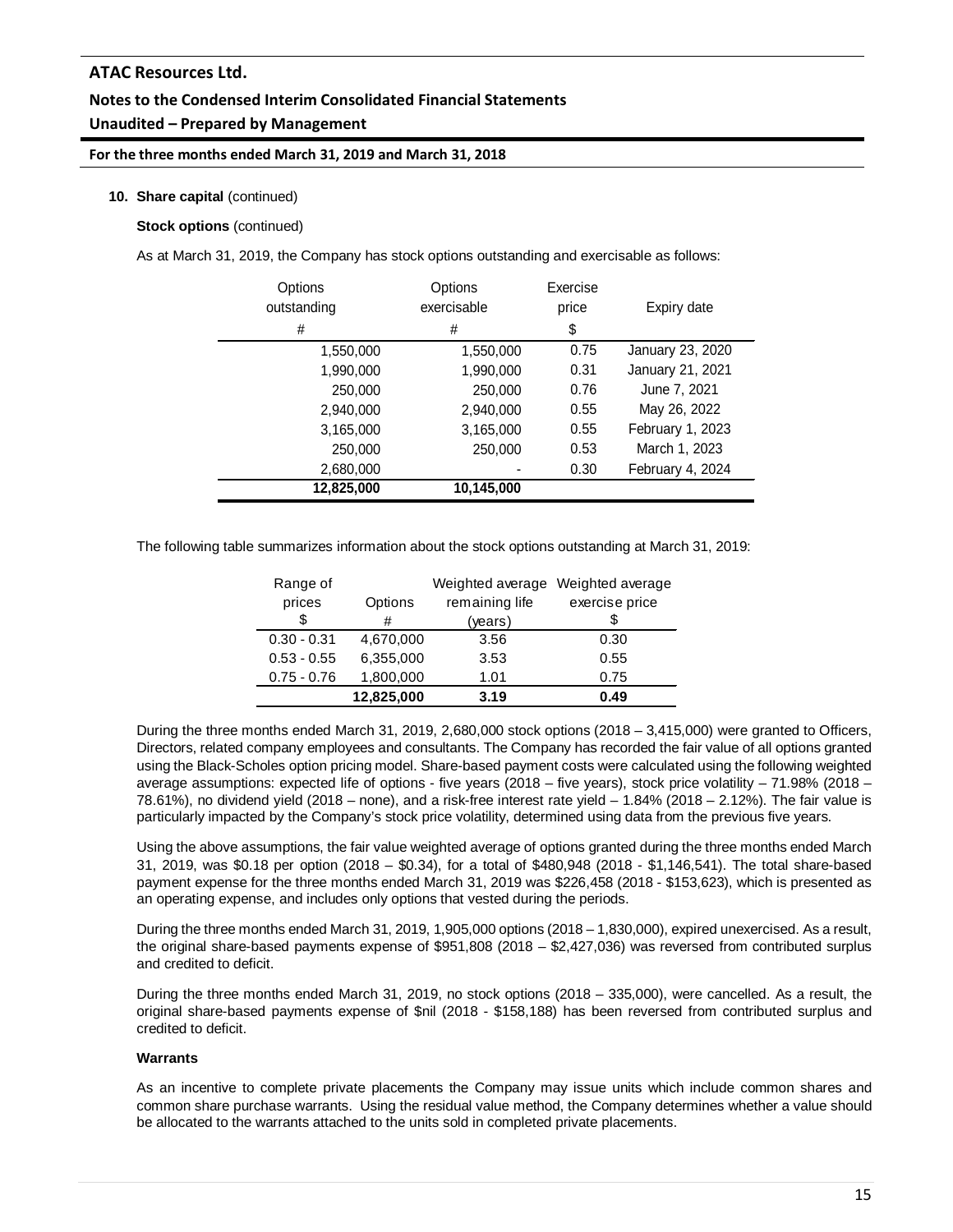**For the three months ended March 31, 2019 and March 31, 2018**

#### **10. Share capital** (continued)

#### **Warrants** (continued)

Finders' warrants may be issued as a private placement share issue cost and are valued using the Black-Scholes option pricing model. During the three months ended March 31, 2019, the Company issued 5,253,572 warrants to subscribers to the flow-through financing completed (note 10(a)). In addition, 382,500 finders' warrants were issued in connection with the financing. The value of the finders' warrants was determined to be \$15,200 using the Black-Scholes option pricing model with the following weighted average assumptions: expected life of warrants - two years, stock price volatility – 59.66%, no dividend yield, and a risk-free interest rate yield – 1.47%.

A summary of the status of the Company's warrants as at March 31, 2019 and December 31, 2018 and changes during the period/year then ended is as follows:

|                                                | Period ended<br><b>March 31, 2019</b>                                      |       | Year ended<br>December 31, 2018 |                                          |
|------------------------------------------------|----------------------------------------------------------------------------|-------|---------------------------------|------------------------------------------|
|                                                | Weighted average<br>Warrants<br>Warrants<br>exercise price<br>#<br>#<br>\$ |       |                                 | Weighted average<br>exercise price<br>\$ |
| Warrants outstanding, beginning of period/year | 437.441                                                                    | 0.60  |                                 |                                          |
| Issued                                         | 5,636,072                                                                  | 0.425 | 437.441                         | 0.60                                     |
| Warrants outstanding, end of period/year       | 6,073,513                                                                  | 0.44  | 437.441                         | 0.60                                     |

As at March 31, 2019, the Company has warrants outstanding and exercisable as follows:

| Warrants    | Warrants    | Exercise |                |
|-------------|-------------|----------|----------------|
| outstanding | exercisable | price    | Expiry date    |
| #           | #           | \$       |                |
| 437.441     | 437,441     | 0.60     | May 25, 2019   |
| 5,253,572   | 5,253,572   | 0.425    | March 22, 2021 |
| 382,500     | 382,500     | 0.425    | March 22, 2021 |
| 6.073.513   | 6,073,513   |          |                |

#### **Contributed surplus**

Contributed surplus includes the accumulated fair value of stock options recognized as share-based payments and the fair value of finders' warrants issued on private placements completed. Contributed surplus is increased by the fair value of these items on vesting and is reduced by corresponding amounts when the options or warrants expire or are exercised or cancelled.

#### **11. Loss per share**

The calculation of basic and diluted loss per share for the three months ended March 31, 2019 was based on the loss of \$238,074 (2018 – \$637,844) and a weighted average number of common shares outstanding of 148,579,291 (2018 – 139,897,988).

All stock options and warrants were excluded from the diluted weighted average number of shares calculation, as their effect would have been anti-dilutive.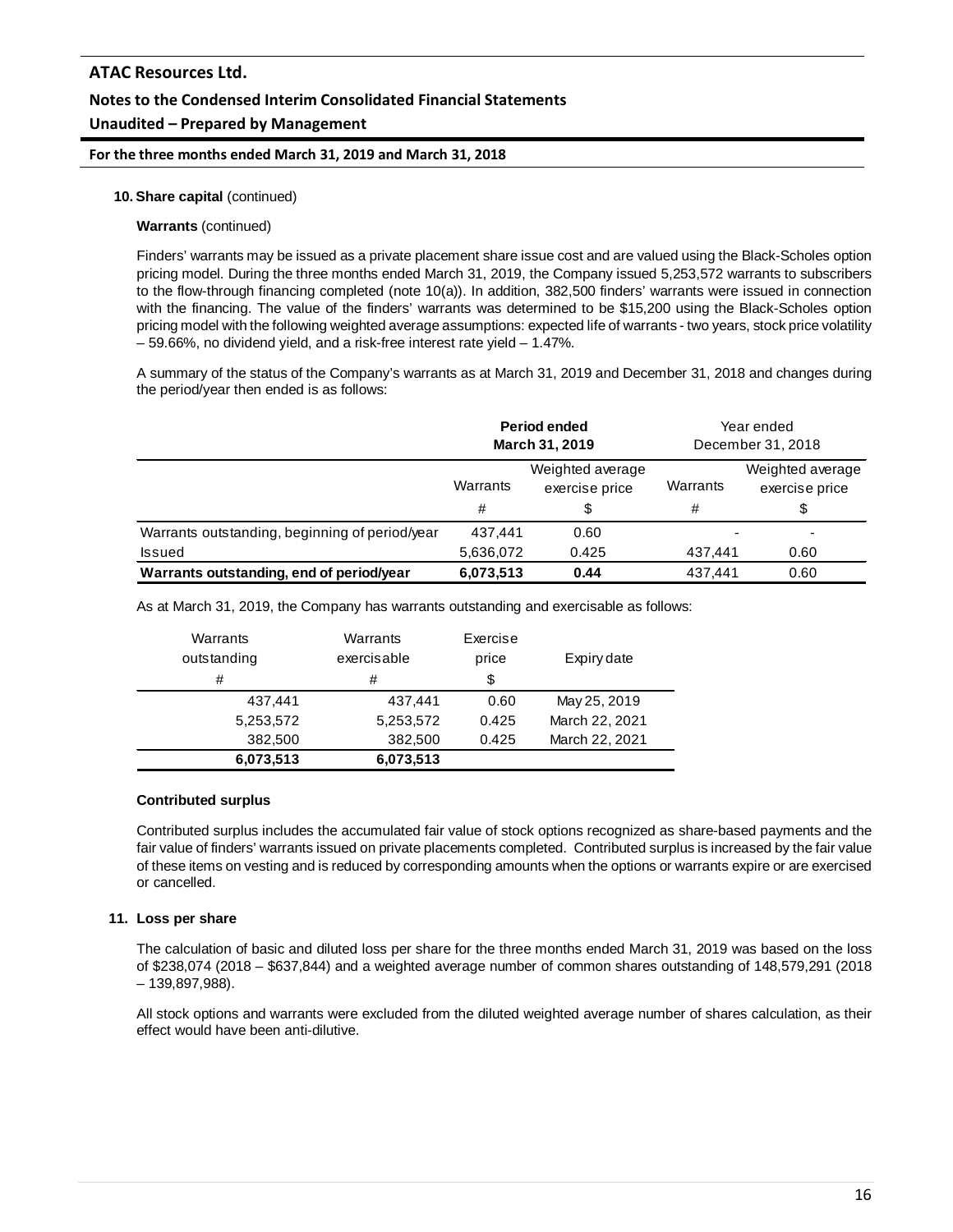# **ATAC Resources Ltd. Notes to the Condensed Interim Consolidated Financial Statements Unaudited – Prepared by Management**

#### **For the three months ended March 31, 2019 and March 31, 2018**

#### **12. Related party payables and transactions**

A number of key management personnel and Directors hold positions in other entities that result in them having control or significant influence over the financial or operating policies of those entities. There were no loans to key management personnel or Directors, or entities over which they have control or significant influence during the three months ended March 31, 2019 or March 31, 2018.

Graham Downs, the Company's President and CEO and Matthew Keevil, the Company's Vice-president of Corporate Affairs, receive monthly salaries and incentive stock options. All other key management personnel and Directors receive no salaries, non-cash benefits (other than incentive stock options), or other remuneration directly from the Company, other than noted below, and there are no employment contracts with them that cannot be terminated without penalty on thirty days advance notice. Key management personnel and Directors participate in the Company's stock option plan.

During the three months ended March 31, 2019, 1,750,000 stock options (2018 – 2,850,000) were granted to key management personnel and Directors having a fair value on issue of \$314,052 (2018 - \$1,040,691). The options granted are exercisable at \$0.30 until February 4, 2024 (2018 – exercisable at \$0.55 and \$0.53 until February 1, 2023 and March 1, 2023), and vest over a one-year period ending February 4, 2020 (2018 – vest over one-year periods ending February 1, 2019 and March 1, 2019).

During the three months ended March 31, 2019, 1,150,000 management personnel and Director stock options having a fair value on issue of \$574,582 expired unexercised. During the three months ended March 31, 2018, 1,600,000 management personnel and Director stock options having a fair value on issue of \$2,152,287 were surrendered and cancelled.

The Company transacted with the following related parties:

- **(a)** Archer Cathro is a geological consulting firm that is a related party through its management contracts, which confer significant influence over operations. Charges are for property location, acquisition, exploration, management, accounting and office rent and administration. The charges by Archer Cathro include the services of Julia Lane, who is the Vice President of Exploration, and a minority shareholder of Archer Cathro.
- **(b)** Glenn Yeadon is a Director and the Company's Secretary. He controls Glenn R. Yeadon Personal Law Corporation ("Yeadon Law Corp."), which provides the Company with legal services.
- **(c)** Larry Donaldson is the Company's CFO. He is a principal of Donaldson Brohman Martin CPA Inc. ("DBM CPA") (formerly Donaldson Grassi Chartered Professional Accountants until January 31, 2019), a firm in which he has significant influence. DBM CPA provides the Company with accounting and tax services.
- **(d)** Douglas Goss is a Director and the Company's Chairman of the Board. He controls Douglas O. Goss Professional Corporation ("D. Goss Corporation"), which provides consulting services to the Company.
- **(e)** Ian Talbot is the Company's COO. He provides the Company with management services.
- **(f)** Robert Carne is a Company Director. He controls Carvest Holdings Ltd. ("Carvest"), which provides geological consulting services to the Company.
- **(g)** Graham Downs is the Company's President and CEO. He is paid a monthly salary and benefits for his services.
- **(h)** Bruce Kenway is a Company Director and Chairman of the Audit Committe. He is a partner in Kenway Mack Slusarchuk Stewart LLP ("Kenway Mack"), which provides advisory services to the Company.
- **(i)** Matthew Keevil is the Company's Vice-president of Corporate Affairs. Effective March 1, 2018, he is paid a monthly salary and benefits for his services.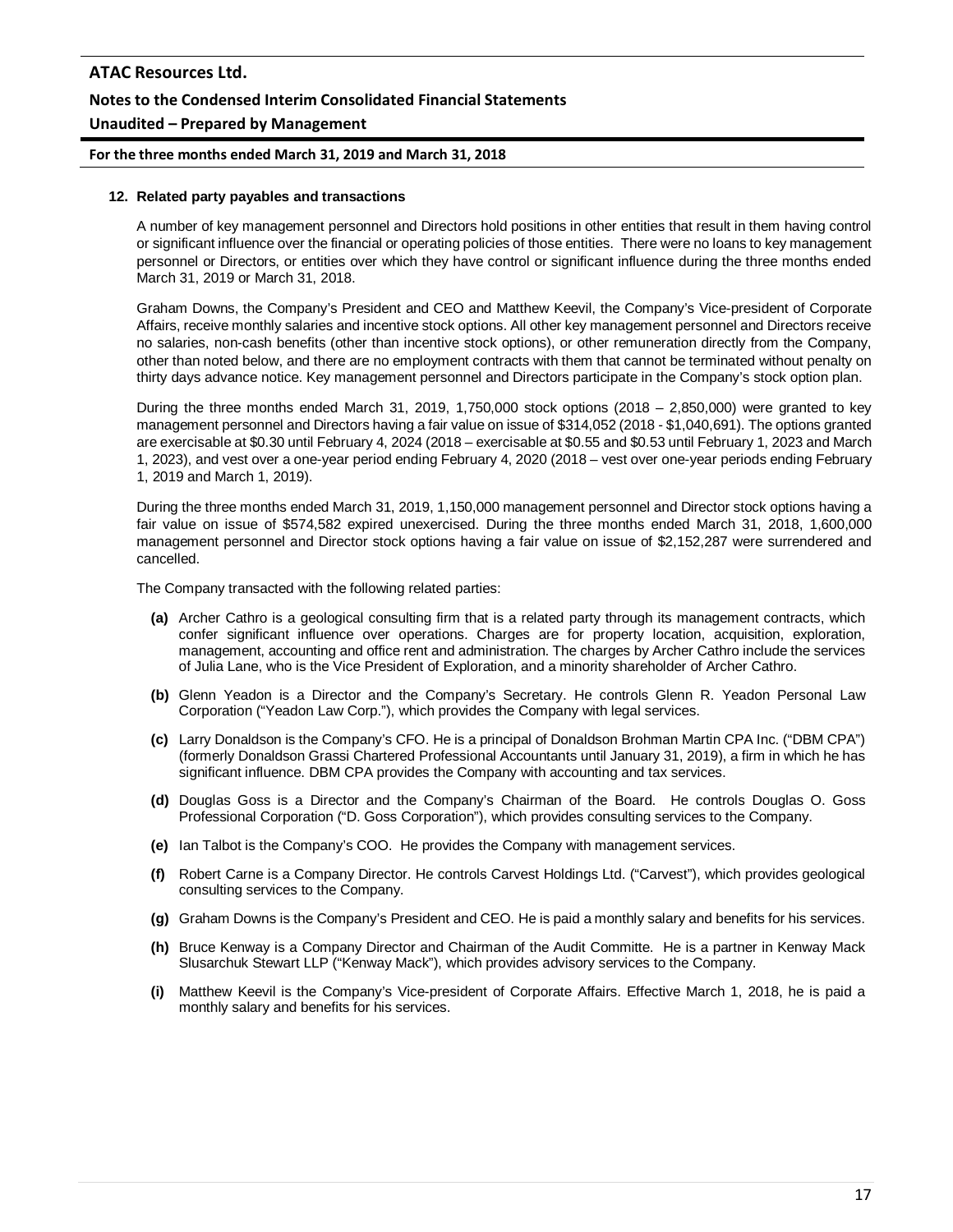# **Notes to the Condensed Interim Consolidated Financial Statements**

# **Unaudited – Prepared by Management**

#### **For the three months ended March 31, 2019 and March 31, 2018**

#### **12. Related party payables and transactions** (continued)

The aggregate value of transactions and outstanding balances with key management personnel and Directors and entities over which they have control or significant influence were as follows:

|     |                             | <b>Transactions</b> | Transactions<br>3 months ended 3 months ended | <b>Balance</b><br>outstanding | <b>Balance</b><br>outstanding |
|-----|-----------------------------|---------------------|-----------------------------------------------|-------------------------------|-------------------------------|
|     |                             | March 31,           | March 31,                                     | March 31,                     | December 31,                  |
|     |                             | 2019                | 2018                                          | 2019                          | 2018                          |
|     |                             | S                   | \$                                            | \$                            | \$                            |
|     | Archer, Cathro              |                     |                                               |                               |                               |
|     | - geological services       | 160,140             | 173,950                                       | 47,054                        | 314,050                       |
|     | - office and administration | 15,335              | 29,482                                        | 10,820                        | 26,057                        |
|     |                             | 175,475             | 203,432                                       | 57,874                        | 340,107                       |
|     | Carvest                     | 580                 | 1,160                                         |                               |                               |
| (1) | Yeadon Law Corp.            | 32,886              | 16,173                                        | 34,193                        | 6,484                         |
|     | <b>DBMCPA</b>               | 10,000              | 13,500                                        | 11,500                        | 18,000                        |
|     | D. Goss Corporation         | 10,500              | 10,500                                        |                               |                               |
|     | <b>Graham Downs</b>         | 60,293              | 60,130                                        |                               |                               |
|     | lan Talbot                  | 10,500              | 10,500                                        |                               |                               |
|     | Kenway Mack                 | 3,000               | 3,000                                         |                               |                               |
|     | Matthew Keevil              | 35,798              | 11,623                                        |                               |                               |
|     |                             | 339,032             | 330,018                                       | 103,567                       | 364,591                       |

(1) Transactions for the three months ended March 31, 2019 include \$19,000 in share issue costs

All related party balances are unsecured and are due within thirty days without interest.

The transactions with the key management personnel and Directors are included in operating expenses as follows:

- **(a)** Consulting fees
	- Includes the consulting fees of Director, Douglas Goss, charged to the Company by D. Goss Corporation.
	- Includes the advisory services of Director, Bruce Kenway, charged to the Company by Kenway Mack.

### **(b)** Management, administration and corporate development fees

- Includes the services of Company's COO, Ian Talbot.
- Includes charges by Archer Cathro for administrative personnel.

### **(c)** Office rent

- Charged by Archer Cathro.
- **(d)** Professional fees
	- Includes the legal services of the Company's Secretary, Glenn Yeadon, charged to the Company by Yeadon Law Corporation.
	- Includes the accounting services of Company's CFO, Larry Donaldson, charged to the Company by DBM CPA.

**(e)** Salaries and benefits

Includes only the salaries and benefits of the Company's President and CEO, Graham Downs and Vicepresident of Corporate Affairs, Matthew Keevil.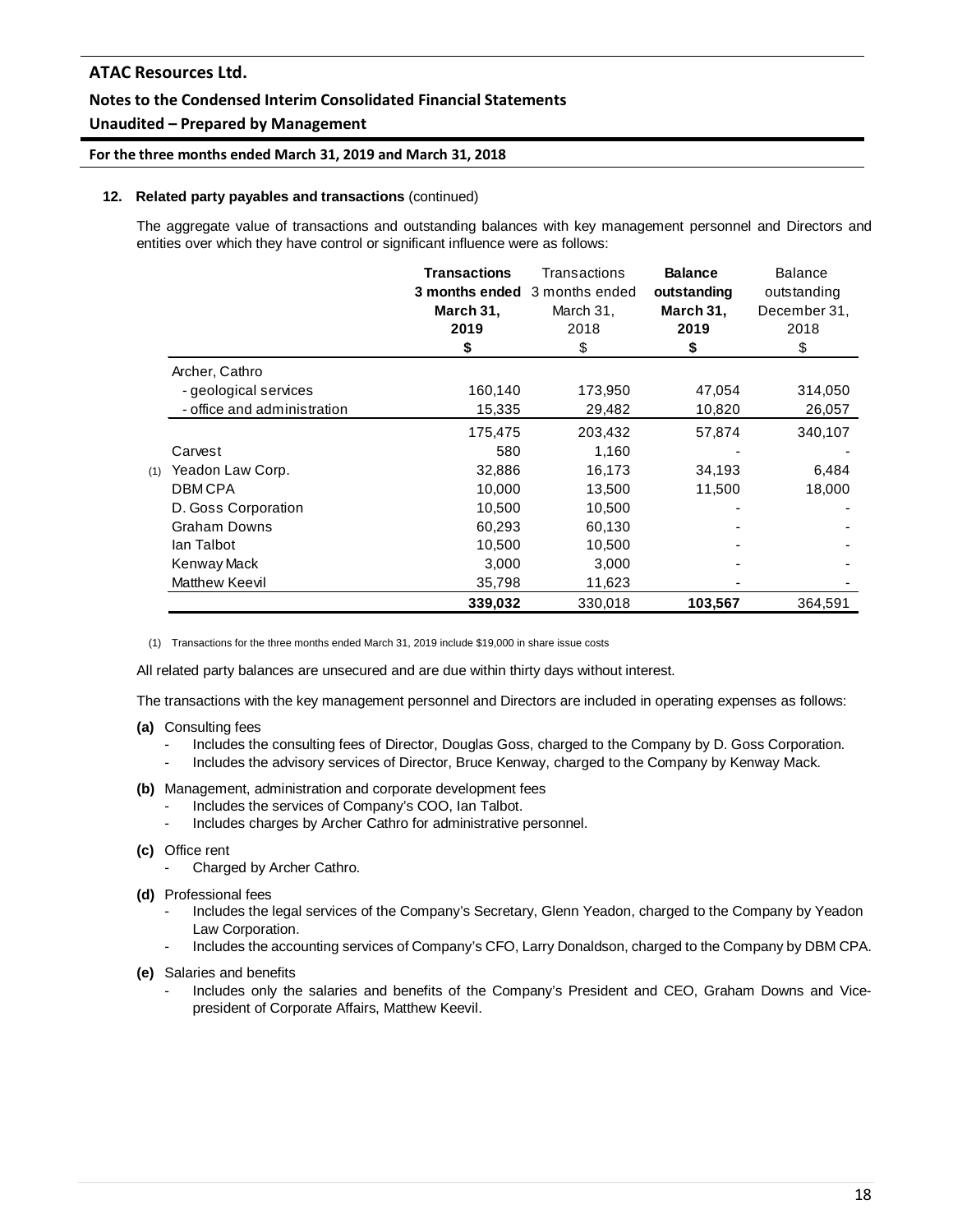# **Unaudited – Prepared by Management**

**For the three months ended March 31, 2019 and March 31, 2018**

#### **13. Income Taxes**

Income tax recovery for the three months ended March 31, 2019 and March 31, 2018 varies from the amount that would be computed from applying the combined federal and provincial income tax rate to loss before income taxes as follows:

|                                                     | March 31,  | March 31,  |
|-----------------------------------------------------|------------|------------|
|                                                     | 2019       | 2018       |
|                                                     | S          | \$         |
| Loss before income taxes                            | (268, 490) | (648, 417) |
| Statutory Canadian corporate tax rate               | 27.0%      | 27.0%      |
| Anticipated income tax recovery                     | 72.492     | 175,073    |
| Change in tax resulting from:                       |            |            |
| Unrecognized items for tax purposes                 | (42,076)   | (82, 165)  |
| Tax benefits renounced on flow-through expenditures |            | (82, 335)  |
| Net deferred income tax recovery                    | 30,416     | 10.573     |

The significant components of the Company's deferred income tax liability are as follows:

|                                            | March 31,<br>2019 | December 31,<br>2018 |
|--------------------------------------------|-------------------|----------------------|
|                                            | \$                | \$                   |
| Unrealized losses on marketable securities | 210,693           | 229,761              |
| Mineral property interests                 | (20.659, 200)     | (20,658,792)         |
| Unclaimed investment tax credits           | 860,606           | 860,606              |
| Non-capital loss carry forwards            | 3,215,643         | 3,155,709            |
| Capital loss carry forwards                | 44.369            | 44,369               |
| Share issue costs                          | 134,675           | 96,071               |
| Net deferred income tax liability          | (16, 193, 214)    | (16, 272, 276)       |

As at March 31, 2019, the Company has non-capital loss carry forwards of approximately \$11,910,000 (December 31, 2018 - \$11,688,000) of which \$7,000 will expire in 2028, \$471,000 in 2029, \$1,175,000 in 2030, \$1,666,000 in 2031 and \$8,591,000 thereafter.

As at March 31, 2019, the Company has unused capital losses of \$328,659 (December 31, 2018 - \$328,659), which have no expiry date and can only be used to reduce future income from capital gains.

As at March 31, 2019, the Company has unclaimed resource and other deductions in the amount of \$35,671,329 (December 31, 2018 - \$35,393,040), which may be deducted against future taxable income.

As at March 31, 2019, there are share issue costs totaling \$498,798 (December 31, 2018 - \$355,820), which have not been claimed for income tax purposes.

As at March 31, 2019, the Company has unused investment tax credits totaling \$1,178,912, (December 31, 2018 - \$1,178,912), which have not been claimed for income tax purposes. Of the credits, \$957,999 will expire in 2032 and \$220,913 in 2033.

Income tax attributes are subject to review, and potential adjustments, by tax authorities.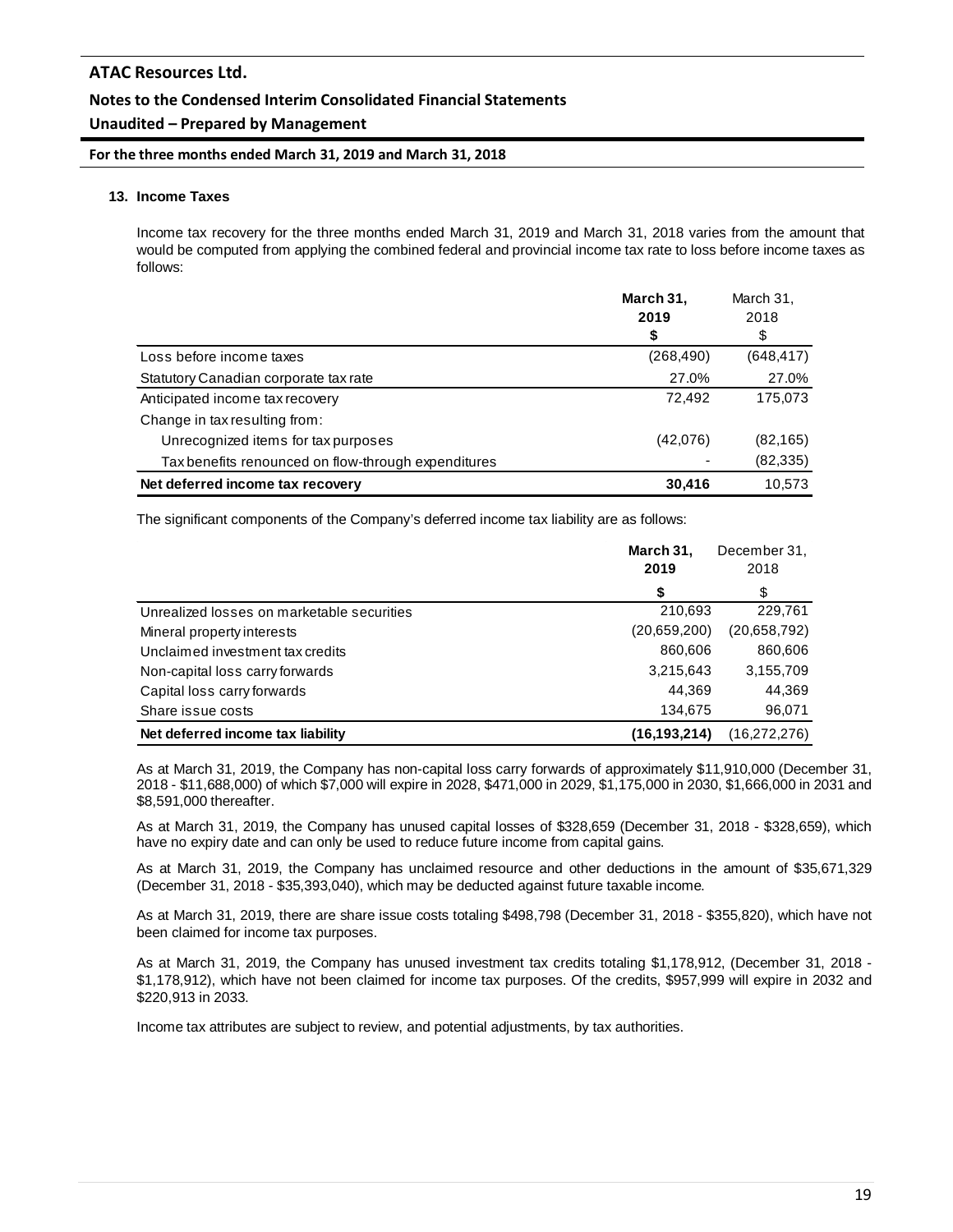# **Notes to the Condensed Interim Consolidated Financial Statements**

# **Unaudited – Prepared by Management**

#### **For the three months ended March 31, 2019 and March 31, 2018**

#### **14. Supplemental cash flow information**

Changes in non-cash operating working capital during the three months ended March 31, 2019 and March 31, 2018 were comprised of the following:

|                                          | March 31,<br>2019 |           |
|------------------------------------------|-------------------|-----------|
|                                          | \$                | \$        |
| Receivables and prepayments              | 207,043           | (59, 858) |
| JVEI property receivables                | 144.313           | 95.341    |
| Accounts payable and accrued liabilities | (18, 235)         | (22, 946) |
| Accounts payable to related parties      | (13,028)          | 19.257    |
| Net change                               | 320.093           | 31.794    |

The Company incurred non-cash financing and investing activities during the three months ended March 31, 2019 and March 31, 2018 as follows:

|                                                                | March 31, | March 31, |
|----------------------------------------------------------------|-----------|-----------|
|                                                                | 2019      | 2018      |
|                                                                | \$        | \$        |
| Non-cash financing activities:                                 |           |           |
| (Decrease) increase in restricted cash payable                 | (144,339) | 506,304   |
| Contributed surplus on finders' warrants issued                | 15.200    |           |
| Share issue costs on finders' warrants issued                  | (15,200)  |           |
| Share issue costs included in related party payables           | 19,000    |           |
| Share capital reduced by flow-through share premium            | 1,155,786 |           |
|                                                                | 1,030,447 | 506.304   |
|                                                                |           |           |
| Non-cash investing activities:                                 |           |           |
| Deferred exploration expenditures included in accounts payable |           |           |

and related party payables **170,939** 166,731

During the three months ended March 31, 2019 and March 31, 2018 no amounts were paid for interest or income tax expenses.

#### **15. Financial risk management**

### **Capital management**

The Company is a junior exploration company and considers items included in shareholders' equity as capital. The Company has no debt and does not expect to enter into debt financing. The Company manages its capital structure and makes adjustments to it in light of changes in economic conditions and the risk characteristics of underlying assets. In order to maintain or adjust its capital structure, the Company may issue new shares, purchase shares for cancellation pursuant to normal course issuer bids or make special distributions to shareholders. The Company is not subject to any externally imposed capital requirements and does not presently utilize any quantitative measures to monitor its capital. The Company's capital structure as at March 31, 2019 is comprised of shareholders' equity of \$109,204,337 (December 31, 2018 - \$106,825,763).

The Company currently has no source of revenues. In order to fund future projects and pay for administrative costs, the Company will spend its existing working capital and raise additional funds as needed. The Company's ability to continue as a going concern on a long-term basis and realize its assets and discharge its liabilities in the normal course of business rather than through a process of forced liquidation is primarily dependent upon its ability to sell or option its mineral properties and its ability to borrow or raise additional funds from equity markets.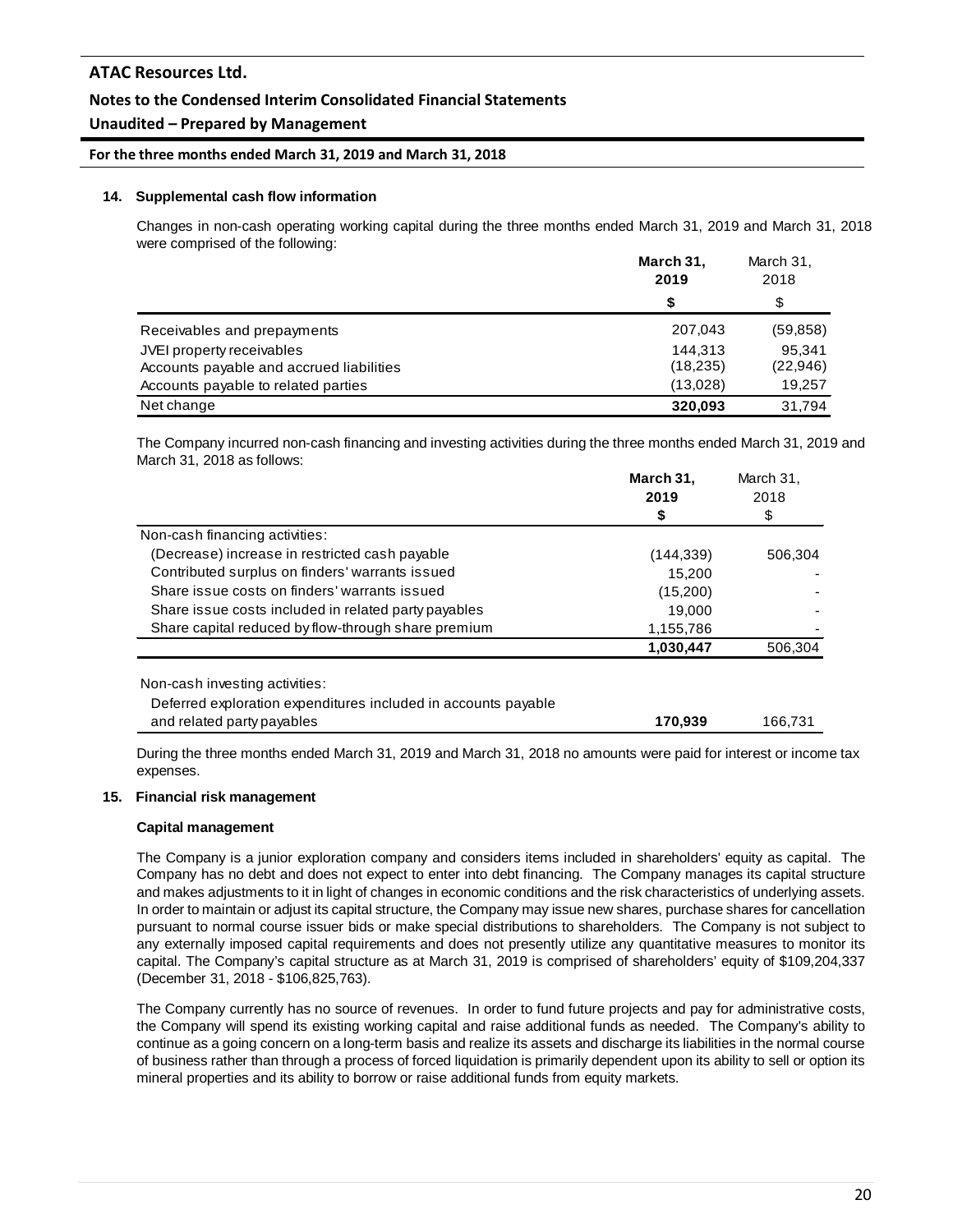## **Notes to the Condensed Interim Consolidated Financial Statements**

## **Unaudited – Prepared by Management**

#### **For the three months ended March 31, 2019 and March 31, 2018**

#### **15. Financial risk management** (continued)

#### **Financial instruments - fair value**

The Company's financial instruments consist of cash and cash equivalents, marketable securities, reclamation deposit, accounts payable and accrued liabilities, and accounts payable to related parties.

The carrying value of accounts payable and accrued liabilities and accounts payable to related parties approximated their fair value because of the short-term nature of these instruments.

Financial instruments measured at fair value on the condensed consolidated interim statements of financial position are summarized into the following fair value hierarchy levels:

Level 1: quoted prices (unadjusted) in active markets for identical assets or liabilities.

Level 2: inputs other than quoted prices included within Level 1 that are observable for the asset or liability, either directly (i.e. as prices) or indirectly (i.e. derived from prices).

Level 3: inputs for the asset or liability that are not based on observable market data (unobservable inputs).

|                           | Level 1    | Level 2 | Level 3 | Total      |
|---------------------------|------------|---------|---------|------------|
|                           | \$         | \$      | \$      | \$         |
| March 31, 2019            |            |         |         |            |
| Cash and cash equivalents | 13,780,545 |         | ٠       | 13,780,545 |
| Marketable securities     | 500,691    | 105,453 |         | 606.144    |
| Reclamation deposit       | 124,508    |         |         | 124,508    |
|                           | 14,405,744 | 105,453 | ۰       | 14,511,197 |
| December 31, 2018         |            |         |         |            |
| Cash and cash equivalents | 10,691,051 |         | ٠       | 10,691,051 |
| Restricted cash           | 144,339    |         |         | 144,339    |
| Marketable securities     | 386,181    | 78,725  |         | 464,906    |
| Reclamation deposit       | 123,904    |         |         | 123,904    |
|                           | 11,345,475 | 78,725  |         | 11,424,200 |

#### **Financial instruments - risk**

The Company's financial instruments can be exposed to certain financial risks, including credit risk, interest rate risk, liquidity risk and market and currency risk.

### **(a) Credit risk**

The Company is exposed to credit risk by holding cash and cash equivalents. This risk is minimized by holding the funds in Canadian banks and credit unions or with Canadian governments. The Company has minimal accounts receivable exposure as its refundable credits are due from the Canadian Government.

#### **(b) Interest rate risk**

The Company is exposed to interest rate risk because of fluctuating interest rates. Fluctuations in market rates do not have a significant impact on the Company's operations due to the short term to maturity and no penalty cashable feature of its cash equivalents. For the three months ended March 31, 2019, every 1% fluctuation in interest rates up or down would have impacted loss for the period, up or down, by approximately \$25,000 (2018 - \$35,000) before income taxes.

### **(c) Liquidity risk**

Liquidity risk is the risk that the Company is unable to meet its financial obligations as they come due. The Company manages this risk by careful management of its working capital to ensure its expenditures will not exceed available resources.